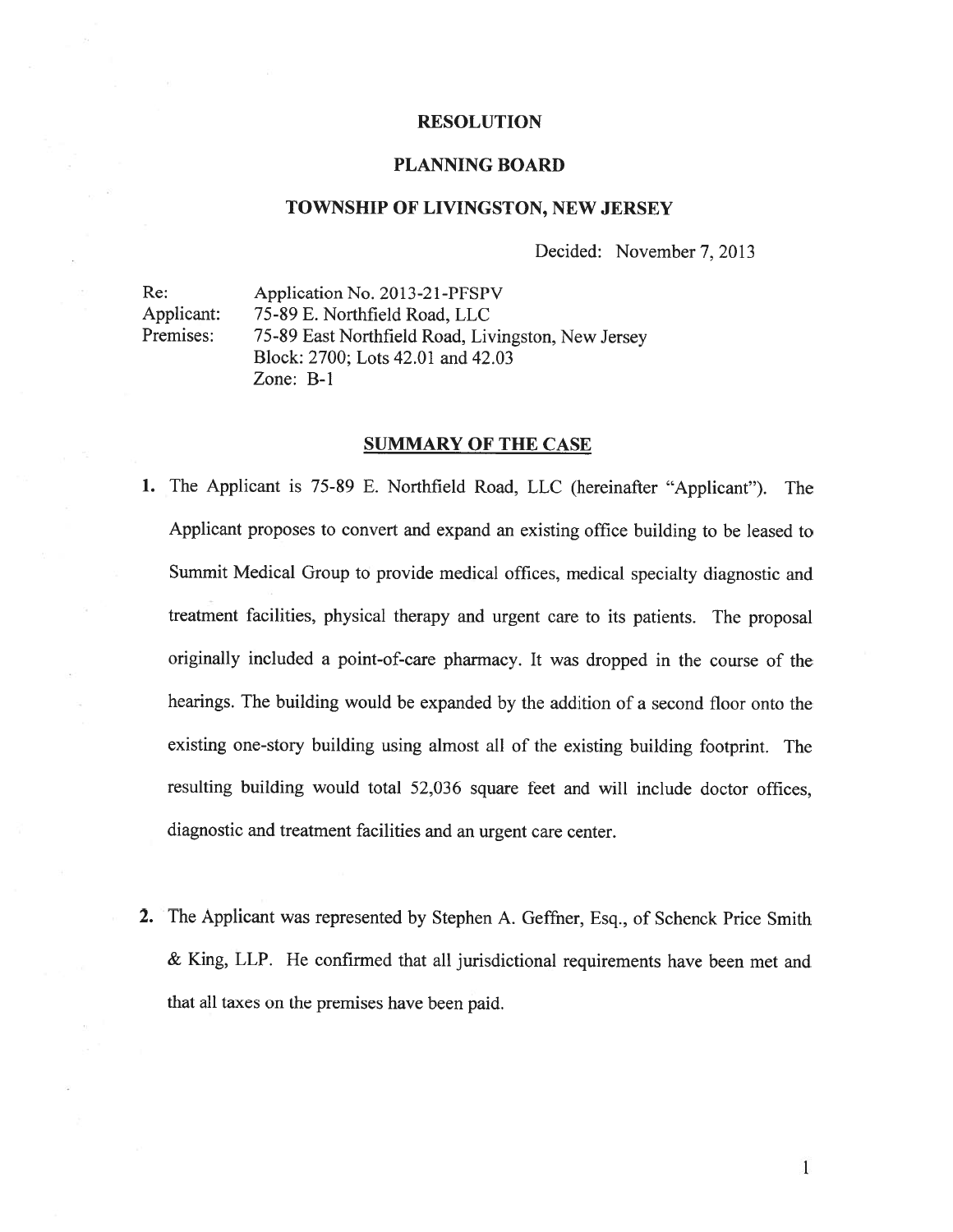- 3. Hearings were held before the Planning Board (hereinafter "Board") on July 16, 2013, August 29, 2013 and October 1, 2013.
- 4. Testifying on behalf of the Applicant were:
	- A: Olympia Lang, Chief of Strategy and Business Development for Summit Medical Group.
	- B: Michael T. Lanzafama, of Casey & Keller, admitted as an exper<sup>t</sup> in planning, engineering and surveying, who supervised the preparation of the Site Plans and survey of the subject premises dated 04-22-2013 with final revision date of 8-23 -2013).
	- C: Brian S. Conway, admitted as an exper<sup>t</sup> in landscape architecture.
	- D: Harold K. Maltz, of Hamel Associates, admitted as an exper<sup>t</sup> in traffic design and engineering.
	- E: Justin Mihalik, admitted as an exper<sup>t</sup> in architecture, who supervised the preparation of architectural plans and building elevations dated 05/16/12 with final revision dated 06/06/13.
- 5. Jason R. Rittie, Esq., of Einhorn, Harris, Ascher, Barbarito & Frost appeared on behalf of Carolyn Simons, the owner of adjacent Lot 43, 69 East Northfield Road.
- 6. No members of the public appeared to testify either in suppor<sup>t</sup> of or in opposition to the Application. A number of members of the public did appear to ask questions of witnesses. They were: David Xiao, Feng "Frank" Hong, Jun Meng, Min-Wei "Mike" Yu, Syed Hasan, Rubina Hasan, Sampath Jain, and Lei Rong, Some of them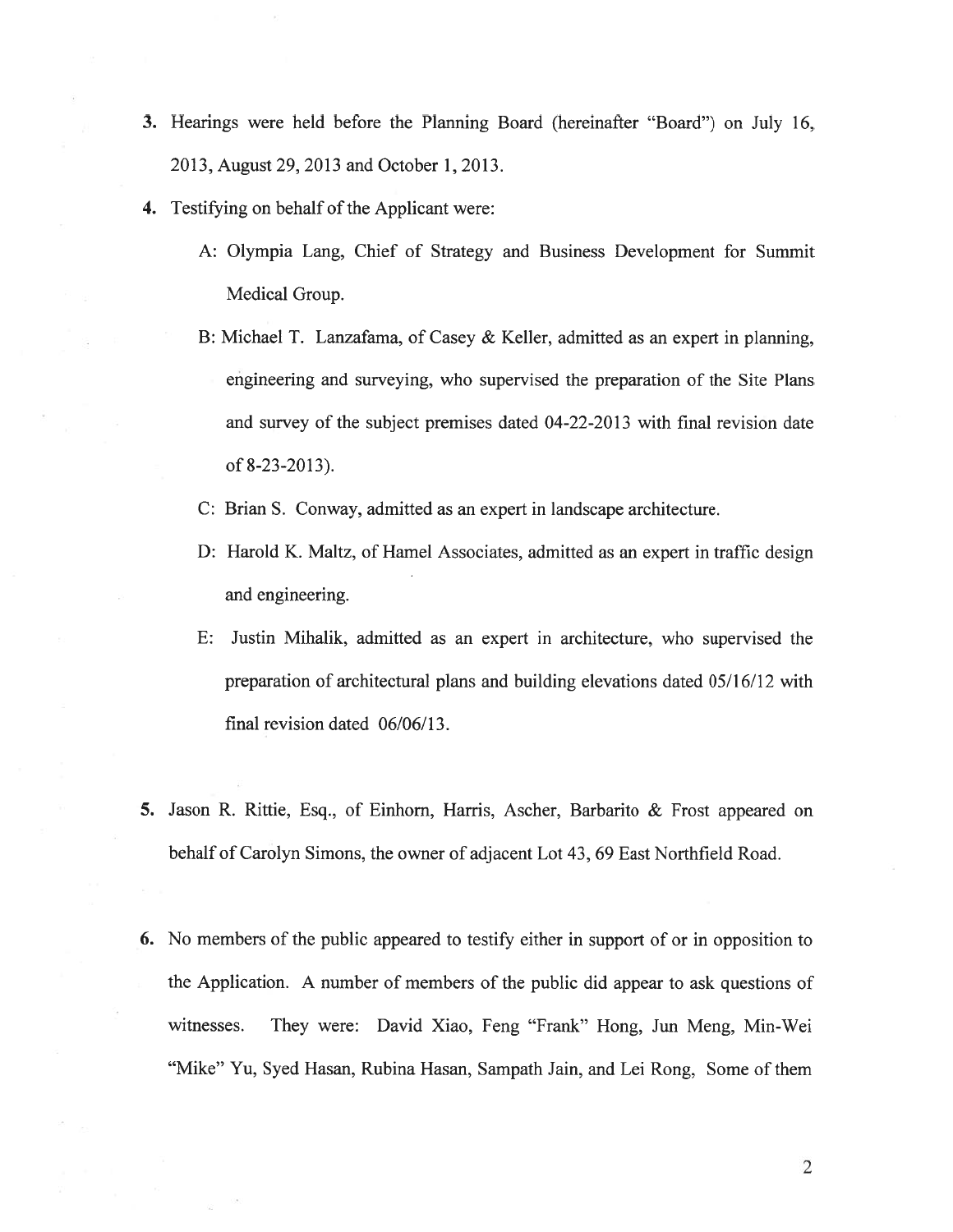eventually reached an accommodation agreemen<sup>t</sup> with the Applicant as to certain aspects of the Site Plan.

- 7. The Board received the advice and recommendations of the Township Engineer, Planning Consultant, and Traffic Consultant.
- 8. The subject property (hereinafter "Site"), is approximately 4.43 acres. and contains an existing vacant one-story office building of 32,040 square feet fronting on East Northfield Road. The Site is irregular in shape and the rear yard borders on <sup>a</sup> brook. The Applicant proposes to reduce the footprint of the first story of the building, and to add <sup>a</sup> second story within that reduced footprint. Each floor would measure 26,018 square feet, for <sup>a</sup> total of 52,036 square feet. The parking area would be expanded. repaved, and re-striped to provide <sup>a</sup> total of <sup>322</sup> parking spaces. In order to preven<sup>t</sup> blocking of access to the trash <sup>p</sup>ick-up area, <sup>2</sup> spaces would have restricted use during days when trash <sup>p</sup>ick-up is scheduled. <sup>32</sup> of the parking spaces will be designated for handicap use only. Township Code Section 170-94.E.(1) requires <sup>a</sup> total of <sup>425</sup> parking spaces for the uses proposed. <sup>A</sup> variance of <sup>103</sup> spaces is requested.
- 9. The reconfigured building would have <sup>a</sup> pedestrian entrance facing East Northfield Road, but the primary entrance would be at the rear of the building facing the parking area. <sup>A</sup> third entrance would be on the easterly side of the building and would face <sup>a</sup> smaller parking area adjacent to the two-way driveway, On the westerly side of the building there would be <sup>a</sup> doorway to permit <sup>p</sup>ick-up of patients requiring departure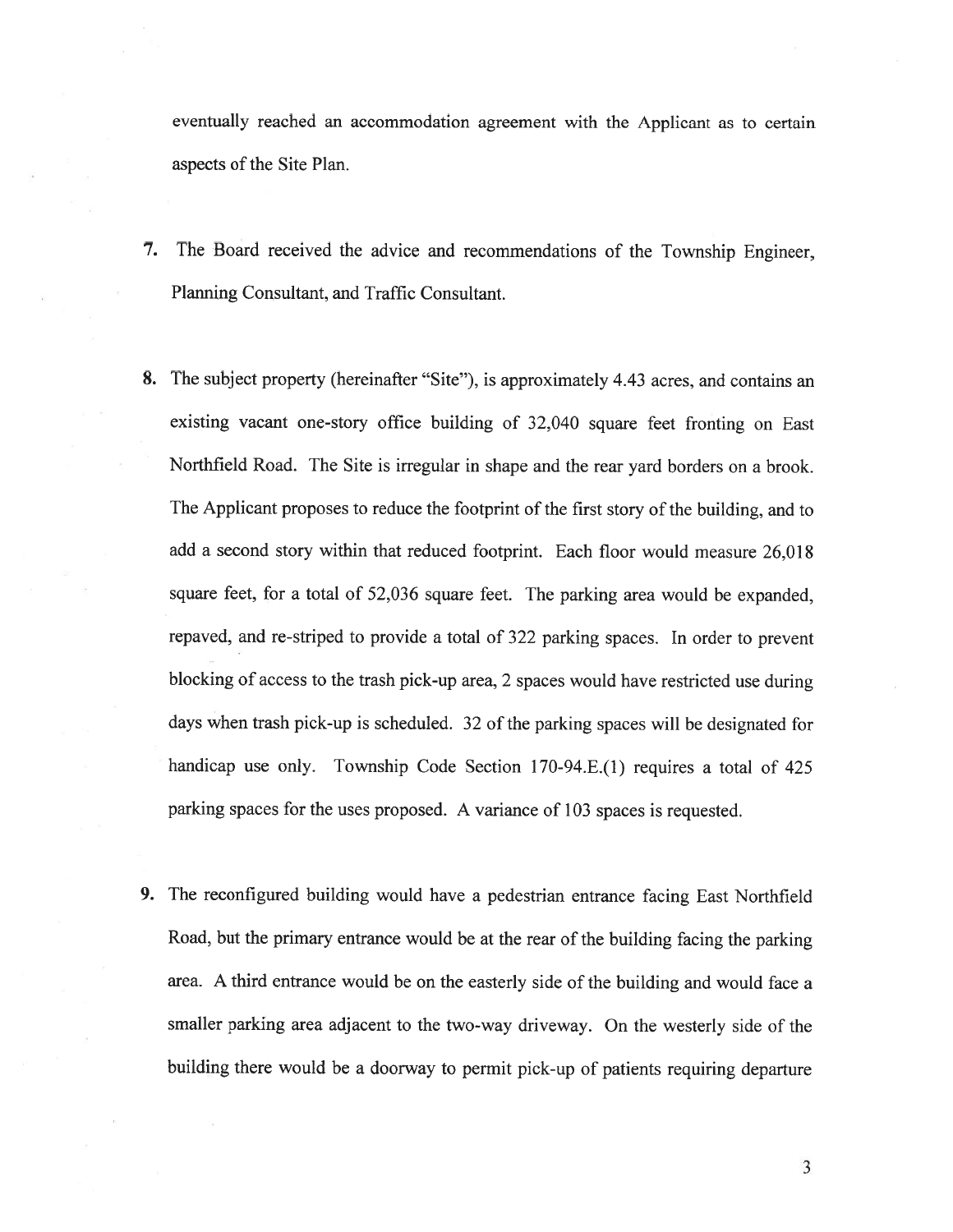by ambulance. Building signage is proposed for the front, rear and easterly facades of the building, but specific details were not provided.

- 10. The interior would be configured to provide offices for approximately 30 physicians. plus spaces for the various services to be provided. An urgen<sup>t</sup> care center on the first floor would be primarily for patients of Summit Medical Group, but walk-in patients would be accommodated. The intent is not to operate an emergency room facility. but to treat patients requiring immediate care but not having <sup>a</sup> condition so severe as warranting <sup>a</sup> visit to an emergency room.
- 11. The building would be open 7 days <sup>a</sup> week. The hours of operation would be from 7:00 a.m. to 10:00 p.m. on week days and 7:00 a.m. to 5:00 p.m. on weekends. Weekday peak business hours would generally be from  $9:00$  a.m. to 11:00 a.m. and 2:00 p.m. to 4:00 p.m. Fewer physicians have office hours on Saturdays. On Sundays, only the urgen<sup>t</sup> care center would normally be open. Based on similar facilities operated by Summit Medical Group, it was estimated that the maximum number of patients visiting the building in <sup>a</sup> day would be 750.
- 12. Existing primary vehicular site ingress and egress is <sup>a</sup> two-way driveway which connects to Schindler Way to the east of the Site. This driveway would be eliminated. Vehicular ingress and egress would occur from <sup>a</sup> widened driveway on East Northfield Road. A one-way driveway, for exiting ambulances and delivery vehicles only, would be on the westerly side of the building.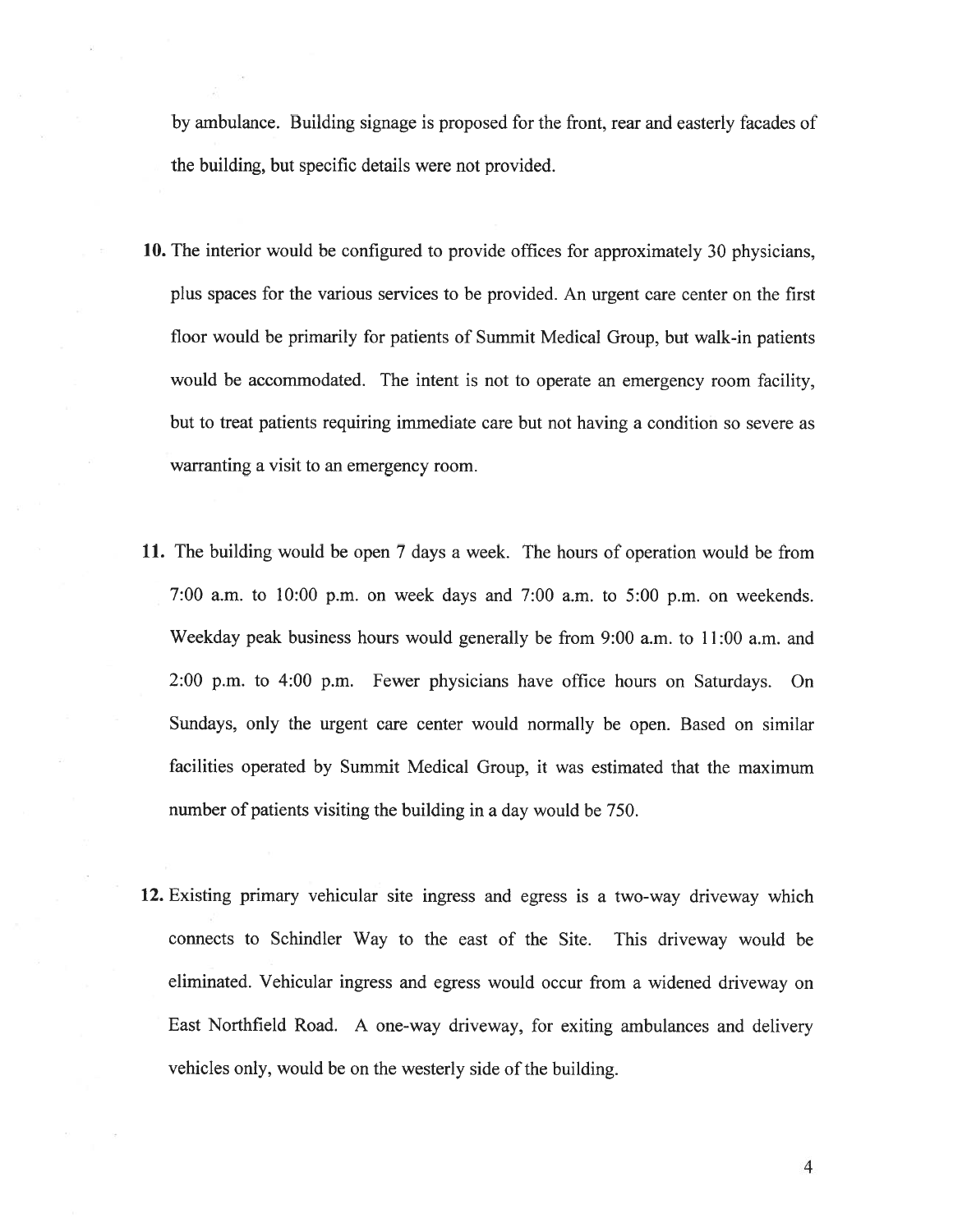- 13. The area of presen<sup>t</sup> small Lot 43.03 will have <sup>a</sup> 6-foot tall board-on-board fence along the adjacent rear yards of Lots 4.02 and 42.04; 4-foot tall board-on-board fence along the side yards of those lots; and <sup>a</sup> 50 percen<sup>t</sup> open fence complying with the Fence Ordinance in the Schindler Way front yard.
- 14. Mr. Maltz, the Applicant's Traffic Engineer, and Mr. Jahr, the Board's Traffic Consultant, agreed that the parking spaces proposed by Applicant would be adequate under the Institute of Traffic Engineers ("ITE")  $4<sup>th</sup>$  edition parking generation study. Both recommended that the parking space variance requested be granted. Mr. Jahr expressed concern that actual conditions during future operation of the building might show that more parking would be needed. It was his view that such need might then be met by stacked parking under <sup>a</sup> valet service. Both experts agreed that entry and exit at East Northfield Road would be safe and adequate for all vehicle movements.
- 15. Mr. Lanzafama, Applicant's Planner and Engineer, testified as to the basis for granting the following bulk variances requested:

A. A variance of 2.5 feet from the maximum height of 28 feet established by Code § 170-108.C.(1) to permit <sup>a</sup> building height of 30.5 feet.

B. A variance of 103 parking spaces to permit 322 where 425 spaces are required by Code §170-94.E.(l).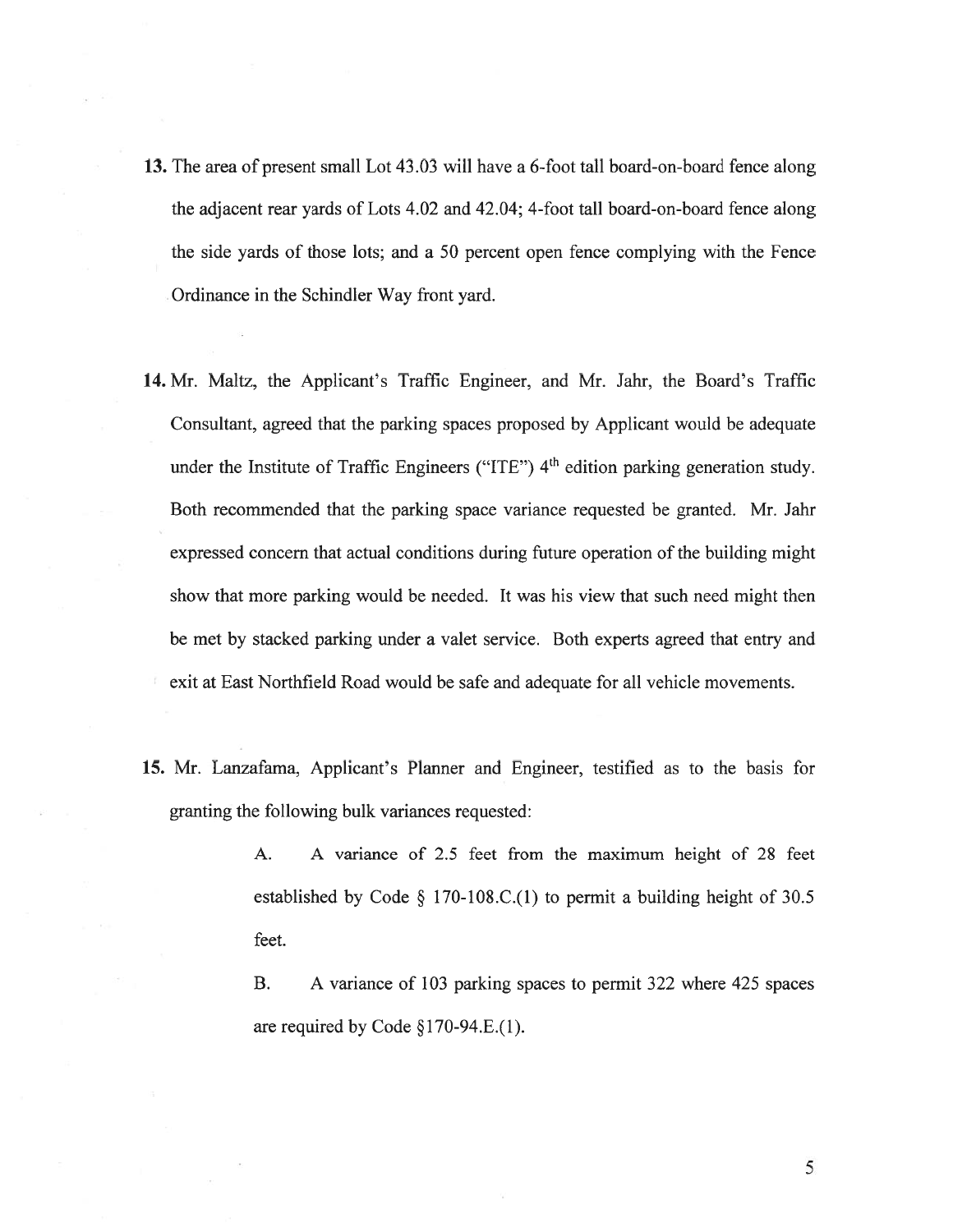C. A variance of 2 feet to permit the parking spaces to have <sup>a</sup> length of <sup>18</sup> feet where the Code § 170-3 requirement is <sup>20</sup> feet.

D. Continuation of the existing 0.14-foot variance from the 15-foot front yar<sup>d</sup> setback requirement of Code § 170-108.C.2(a).

E. Continuation of the 1.79-foot variance from the 10-foot side yard setback adjacent to <sup>a</sup> residence district required by Code §170-108.C.3.

He also testified as to granting <sup>a</sup> requested waiver of the Code §170-73.B.(14) requirement that the building have its primary orientation, façade and pedestrian entrance toward the Street right-of-way. A variance from the requirement that there be <sup>a</sup> vehicle loading area was withdrawn, and such an area was added to the Site Plan.

16. During the course of the hearings, the Applicant consulted with several members of the public who reside on Schindler Way and agreed to <sup>a</sup> number of provisions that the Applicant would propose be covered by conditions of any approving resolution. Those provisions as reported to the Board were:

> A: The Applicant will provide <sup>a</sup> minimum of two weeks', and not more than 4 weeks', notice to residents when existing fences adjacent to their residences on Schindler Way are to be removed and replacement fences installed.

> B: All living trees and plantings on the Site will be preserved wherever possible.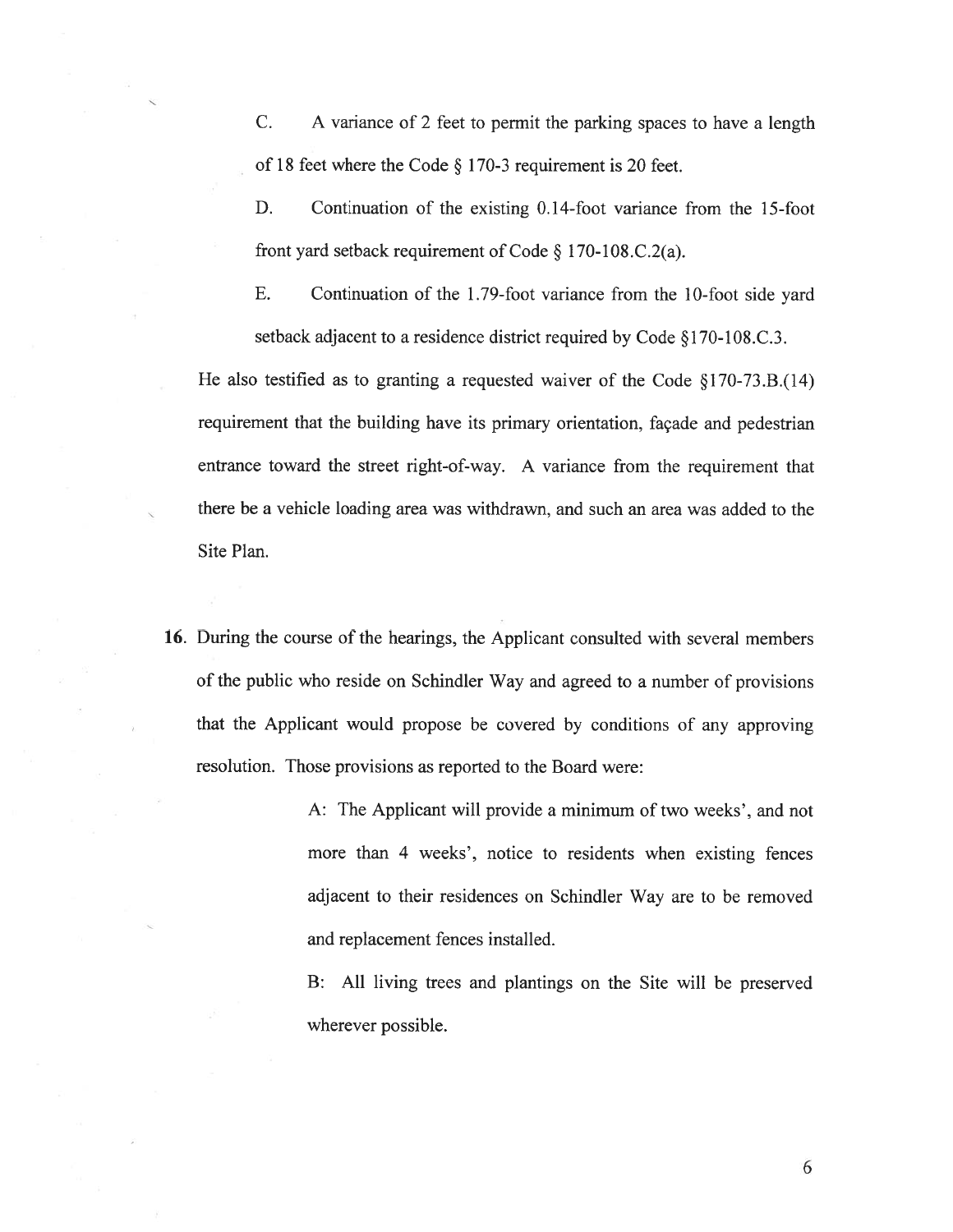C: An abandoned utility pole at the rear of the Yu property at 1 Schindler Way will be removed.

D: Plantings, including trees, which had been installed by the Yu's at the area of the existing access via Lot 42.03. will be preserved or moved and replanted on the Yu property at I Schindler Way. Any sprinkler heads which had been installed by the Yu's at the same location will also be moved or replaced onto the Yu property.

E: The Applicant will add additional plantings of 7' to 8' Norway Spruces in the former driveway access area in a staggered manner. Fencing will be installed as proposed on the original Plan dated April 22, 2013.

F: The Applicant will erect <sup>a</sup> sign indicating 'No Loitering No Smoking" and will also include language that the green area in the former access area is only for the use of Summit Medical Group employees and patients.

G: Exterior lighting will have <sup>a</sup> maximum of 25% of the lights on sensors, and all other lighting will be on <sup>a</sup> timer and re-set seasonally to turn off no later than 30 minutes after closing.

H: Any plantings provided by the Applicant on the adjoining properties will be at the expense of the Applicant but future maintenance will be the sole responsibility of those property owners.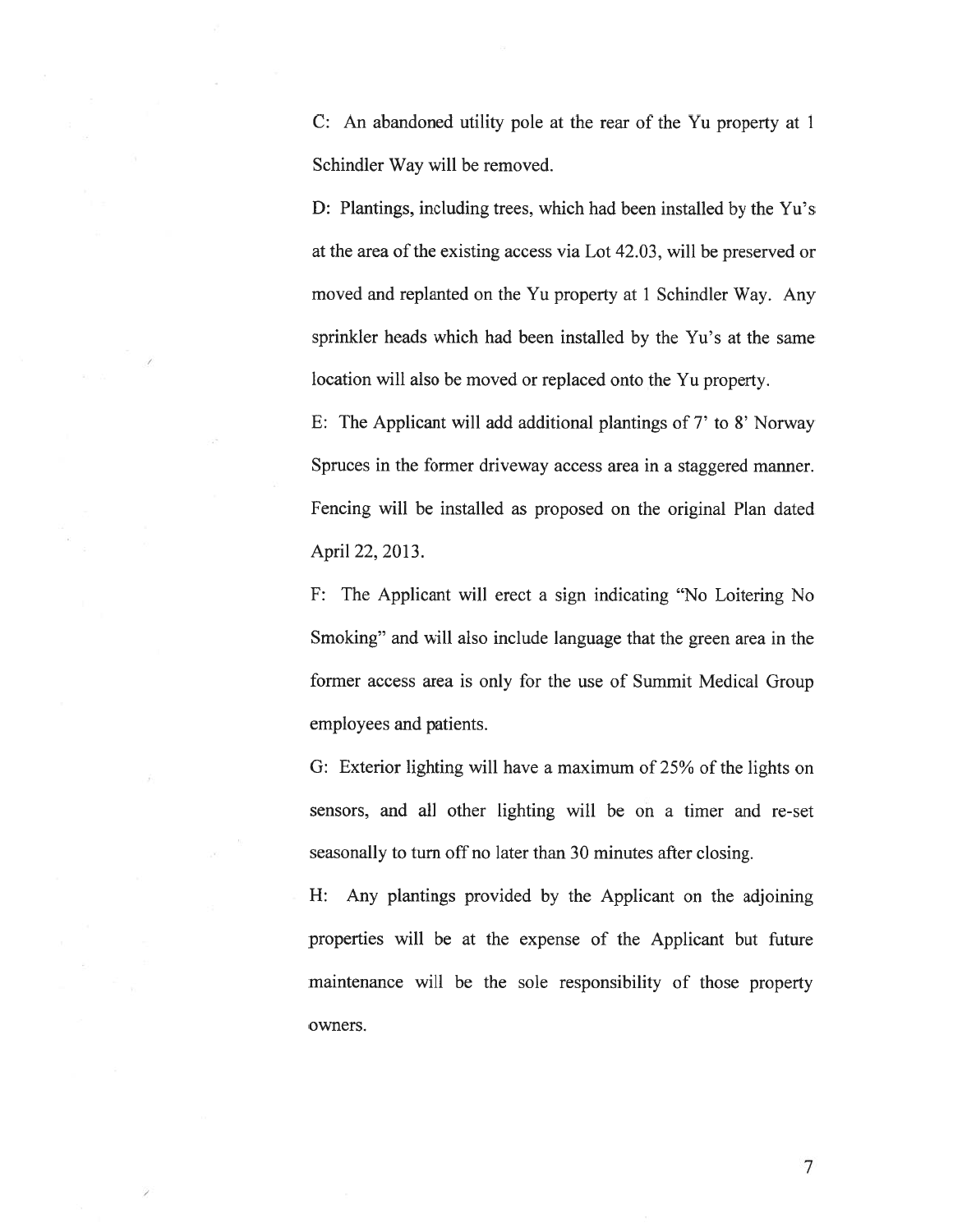17. In response to issues raised by the Board the Applicant also agreed to certain matters to be covered by conditions of approval:

A: Trash pick up will be no earlier than 7:00 a.m. on weekdays.

B: The Schindler Way driveway will not be used for access or exit during demolition or construction.

C: The Applicant to cooperate with the Township and County to preserve and replant any trees in the East Northfield Road center island affected by the changes resulting from the installation of <sup>a</sup> left turn lane for eastbound traffic.

D: A tree removal permit shall be obtained prior to the issuance of any other permits.

E: The tenant's contract with any private ambulance service shall require that there be no engine idling while waiting or stopped at the Site.

F: Signage shall indicate "head-in parking only" in the spaces facing the adjacent residential lots.

G: All signs on the building to comply with the Township Code and the Board retains jurisdiction over all building signage.

H: Signage shall be posted indicating restrictive parking for the two spaces on the westerly side in the area of the trash dumpster.

I: The Applicant will make good faith efforts to explore shared parking arrangements with the office complex to the west.

J: 18 months after issuance of <sup>a</sup> Certificate of Occupancy Applicant's tenant shall have <sup>a</sup> parking conditions study conducted by an engineer, and <sup>a</sup> traffic conditions review conducted by <sup>a</sup> traffic engineer. The results of the reviews to be promptly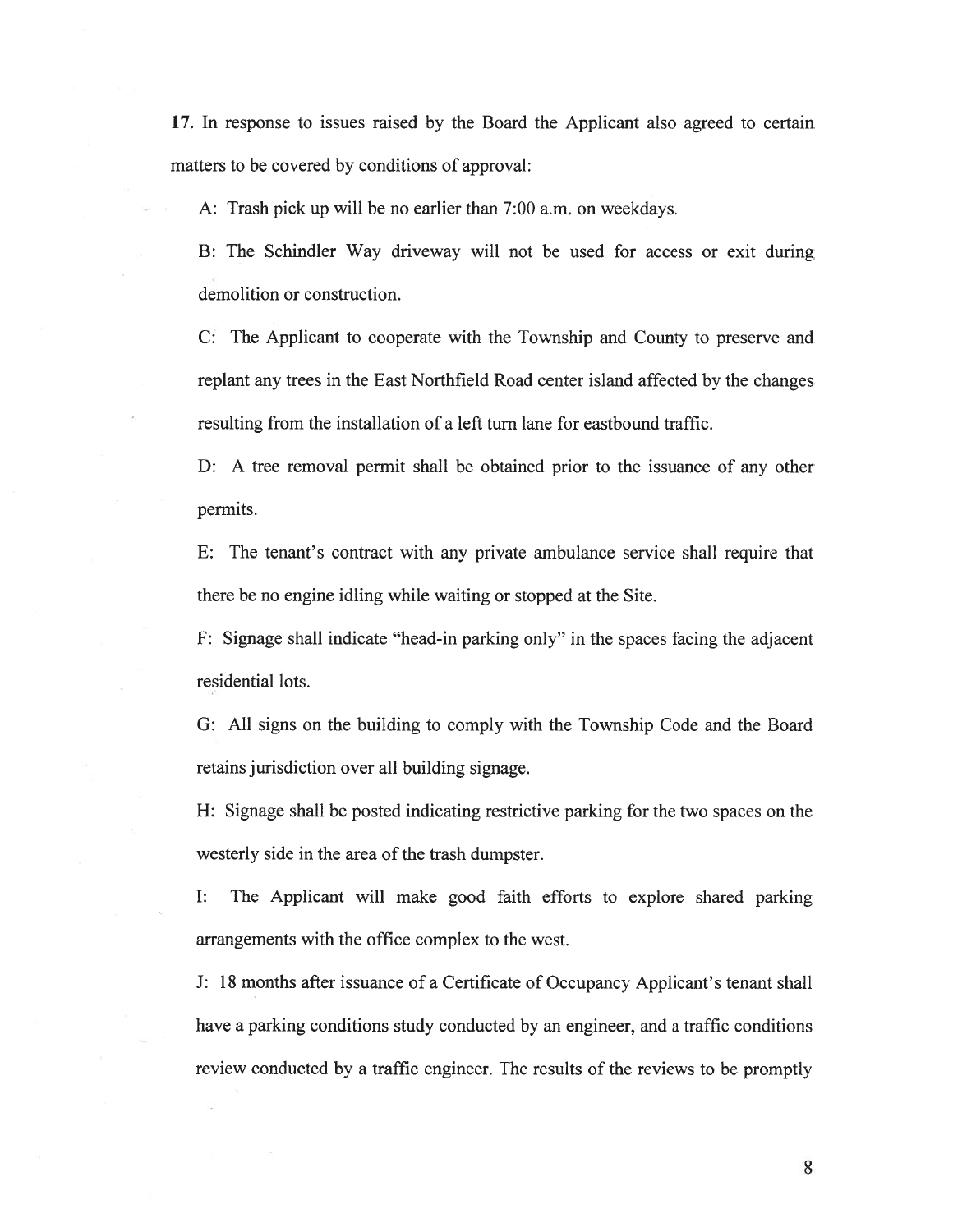reported to the Township Engineer. The Applicant's tenant to provide valet parking if the parking conditions review is found by the Township Engineer to require such service. The Board to retain jurisdiction in the event of any dispute as to the recommendations of the Township Engineer as to parking or traffic conditions.

### FINDINGS OF FACT & CONCLUSIONS

After full consideration of the testimony and evidence presented, the Board concludes as follows:

- 1. The Applicant has satisfied the statutory and Code requirements for Preliminary and Final Site Plan approval. The Board hereby grants approval of the Plans submitted by the Applicant bearing the date of 04-22-2103 with final revision date of 8-07-2013, and subject to the conditions set forth herein which must be included on the Final Site Plans to be submitted to the Township.
- 2. The Board hereby grants the following variances requested by the Applicant:
	- A. A variance of 2.5 feet from the maximum height of 28 feet established by Code  $\S 170-108$ .C.(1) to permit a building height of 30.5 feet.
	- B. A variance of 103 parking spaces to permit 322 (32 of which shall be handicap spaces) where 425 spaces required by Code §170- 94.E.(1).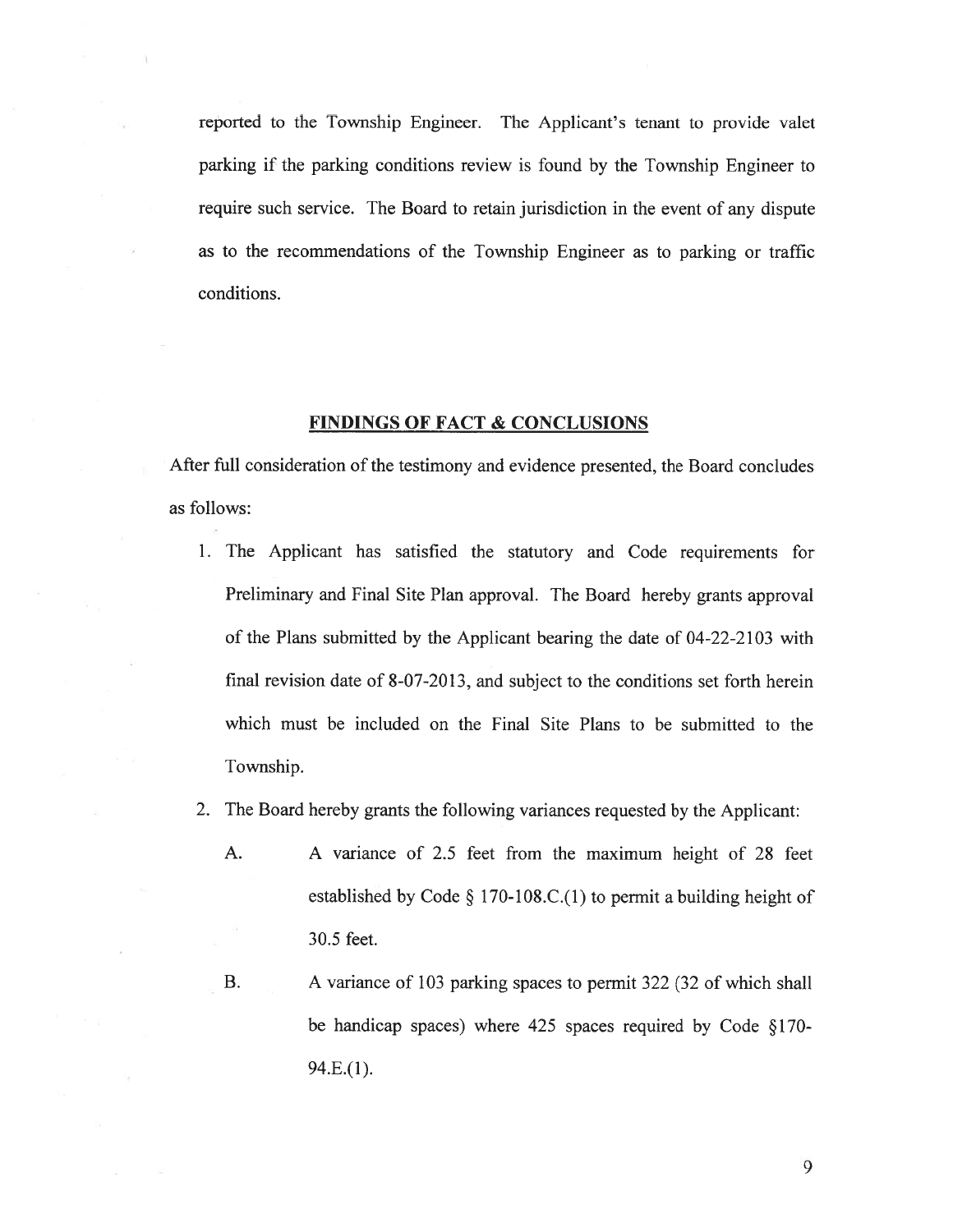- C. <sup>A</sup> variance of <sup>2</sup> feet to permit the parking spaces to have <sup>a</sup> length of <sup>18</sup> feet where the Code § 170-3 requirement is <sup>20</sup> feet.
- 3. The above variances are all granted pursuan<sup>t</sup> to the provisions of N.J.S.A.40:55-70.c.(2) in that they provide <sup>a</sup> better zoning alternative than the zoning ordinance requirements and the benefits of the variances would greatly outweigh any detriment. As testified to by the Applicant's <sup>p</sup>lanner. Michael Lanzafama, the height variance will allow the addition of architectural features that will provide an esthetic benefit. The length of the parking stalls will work well without any detriment and will allow additional parking spaces to be provided for the benefit of the patients and employees. The total parking spaces provided meet the requirements of the ITE, and the Board's traffic consultant, John Jahr, agree<sup>d</sup> that the propose<sup>d</sup> parking would be adequate, and that the Applicant could utilize valet parking in the future if parking capacity proved troublesome. The Applicant agreed to <sup>a</sup> parking review and <sup>a</sup> traffic study within <sup>18</sup> months after issuance of that Certificate of Occupancy, and that it would implement valet parking if necessary. Accordingly, the Board finds that the variances requested should be granted. The Board finds that there would be no detriment to the public good, that the purposes of the Land Use Code and the Master Plan would be satisfied, and that there would be no detriment to the Zone Plan or Zoning Ordinance, and that the benefits resulting from the approva<sup>l</sup> will greatly outweigh any detriment.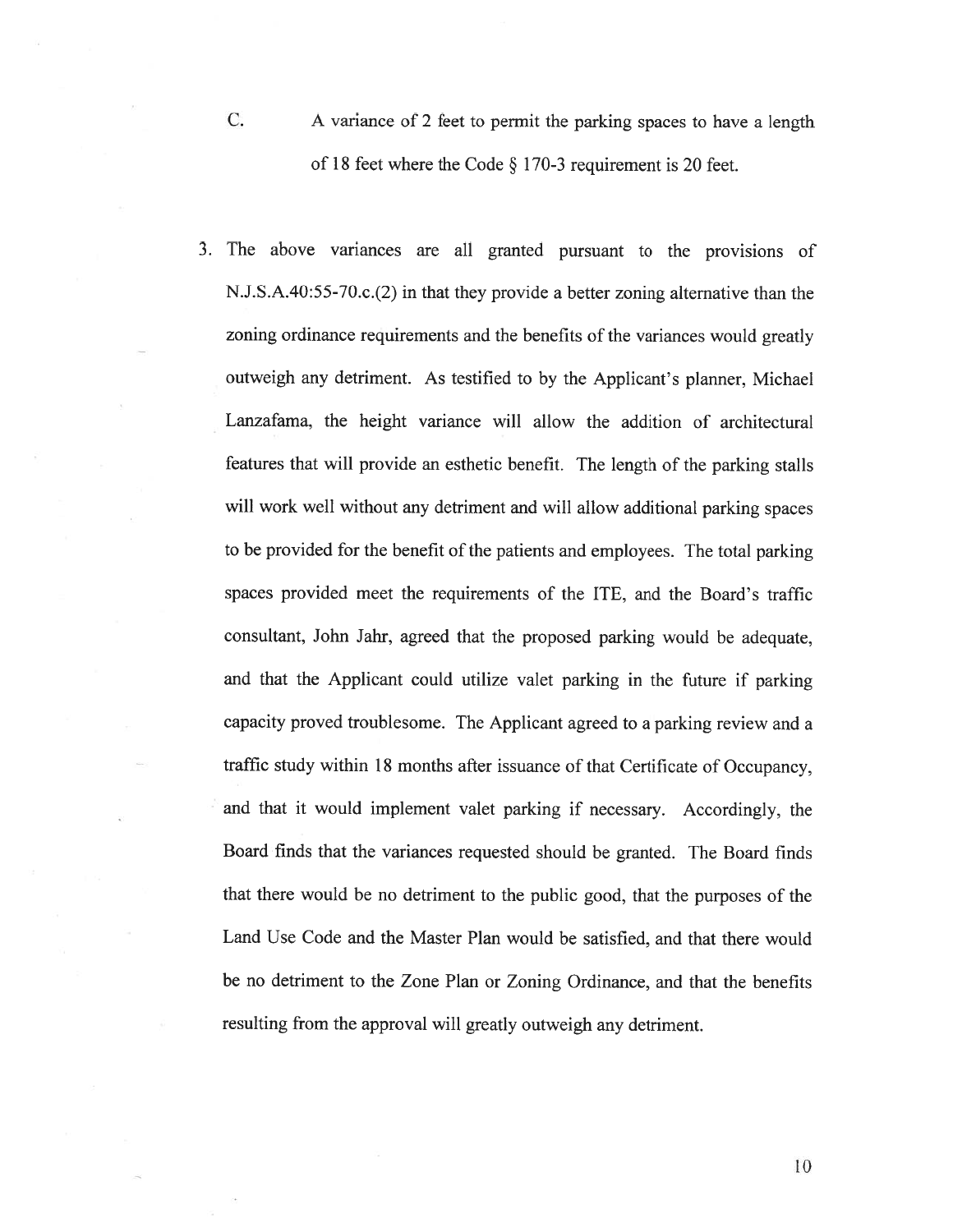- 4. The Board continues variances for the following existing conditions set forth on the Site Plan:
	- A. Continuation of the existing 0.14-foot variance from the 15-foot front yar<sup>d</sup> setback requirement of Code § 170-108.C.2(a).
	- B. Continuation of the 1.79-foot variance from the 10-foot side yard setback adjacent to <sup>a</sup> residence district required by Code §170- 108.C.3.
- 5. The Board finds that the building and its façade have, and will continue to have, orientation toward the street and that the building's ground floor occupancies will have pedestrian access from the street; all as required by the Township Code. However, the primary building entrance for patients and employees arriving by vehicle will be at the rear of the building, and the primary entrance for patients parking in handicap spaces will be on the easterly side of the building. The Board grants <sup>a</sup> design waiver from the requirements of Code  $\S$  170-73.B.(14) requiring that the building's primary entrance orientation be toward and accessible from the street right-of-way.
- 6. The Applicant has agreed to, at its expense, plant evergreen trees on adjacent residential properties under agreements to be reached with the owners of those properties as to location; with the owners to bear costs of maintenance. The Board finds planting of such trees to be enhanced buffering of the parking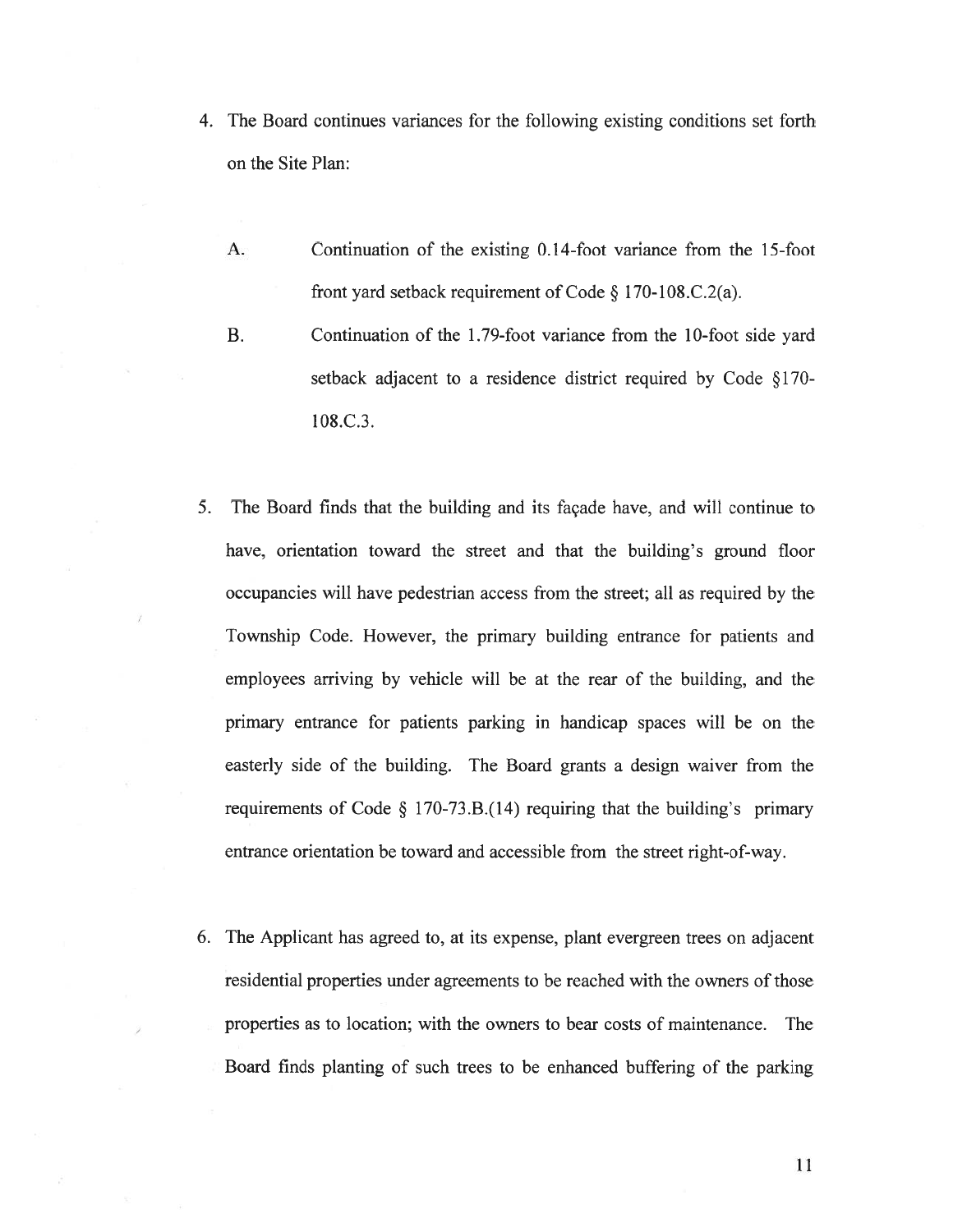area and recommends to the Zoning Officer, who is the Administrator under the Trees Ordinance, that such trees be considered Replacement Trees under that ordinance.

- 7. The Site currently consists of Lots 42.01 and 42.03 in Tax Block 2700. and they will be merged by deed into <sup>a</sup> single one.
- 8. This approva<sup>l</sup> is subject to the following conditions agree<sup>d</sup> to by the Applicant:
	- A. Trash pickup shall be no earlier than 7:00 a.m. The Board retains jurisdiction as to the actual time period during which <sup>p</sup>ickups will be permitted.
	- B. Schindler Way access shall not be used for entry or exit during demolition or construction.
	- C. The Applicant shall cooperate with the Township and County to preserve and replant, or replace, any trees in the East Northfield Road center island affected by the changes resulting from the installation of the left turn lane for eastbound traffic.
	- D. Applicant shall make every reasonable effort to preserve trees that are on the Site.
	- E. The Applicant shall <sup>p</sup>lant trees at its expense in the rear yards of Lot 42.02 and Lots 42.04 through 42.08 under such agreements as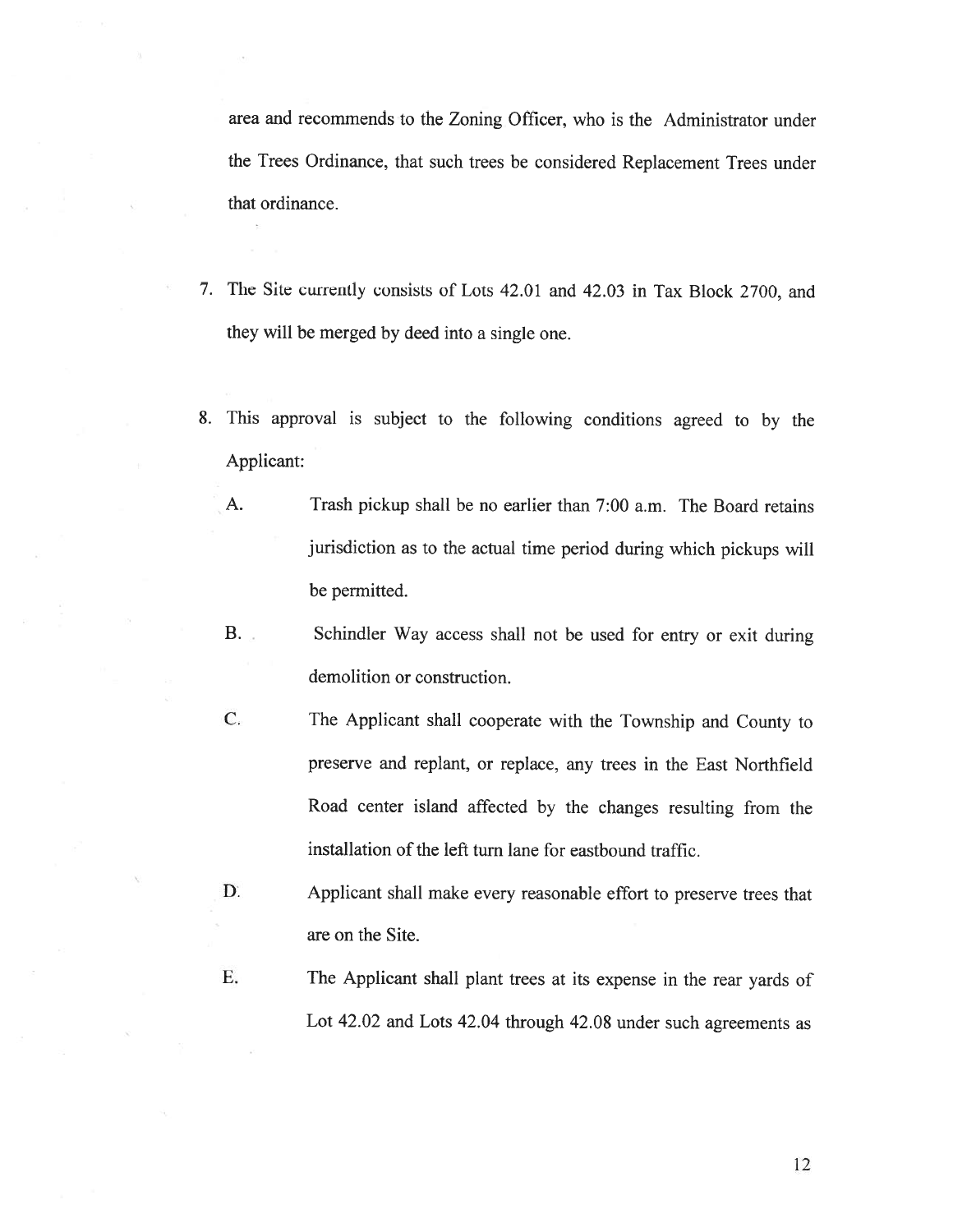Applicant may reach as to the location of such trees with the respective lot owners who will be responsible for maintenance.

- F. Any trees, plantings and sprinkler heads that have been installed on Lot 42.03 by the owners of Lot 42.02 shall be relocated to Lot 42.02 at Applicant's expense.
- G. The Applicant shall add additional <sup>p</sup>lantings of 7' to 8' Norway Spruces in the former driveway access area in <sup>a</sup> staggered manner. Fencing will be installed as proposed on the original Plan dated April 22, 2013.
- H. The Applicant shall provide <sup>a</sup> minimum of two weeks', and not more than 4 weeks', notice to residents when existing fences adjacent to their residences on Schindler Way are to be removed and replacement fences installed.
- I. <sup>A</sup> tree removal permit shall be obtained prior to the issuance of any other permits.
- J. An abandoned utility pole at the rear of the Yu property at 1 Schindler Way shall be removed.
- K. The space between Lots 42.02 and 42.04 shall be posted as limited to use by personnel and patients of the tenant, with smoking and loitering prohibited,
- L. Signage shall be posted restricting parking in the two spaces closest to the refuse enclosure.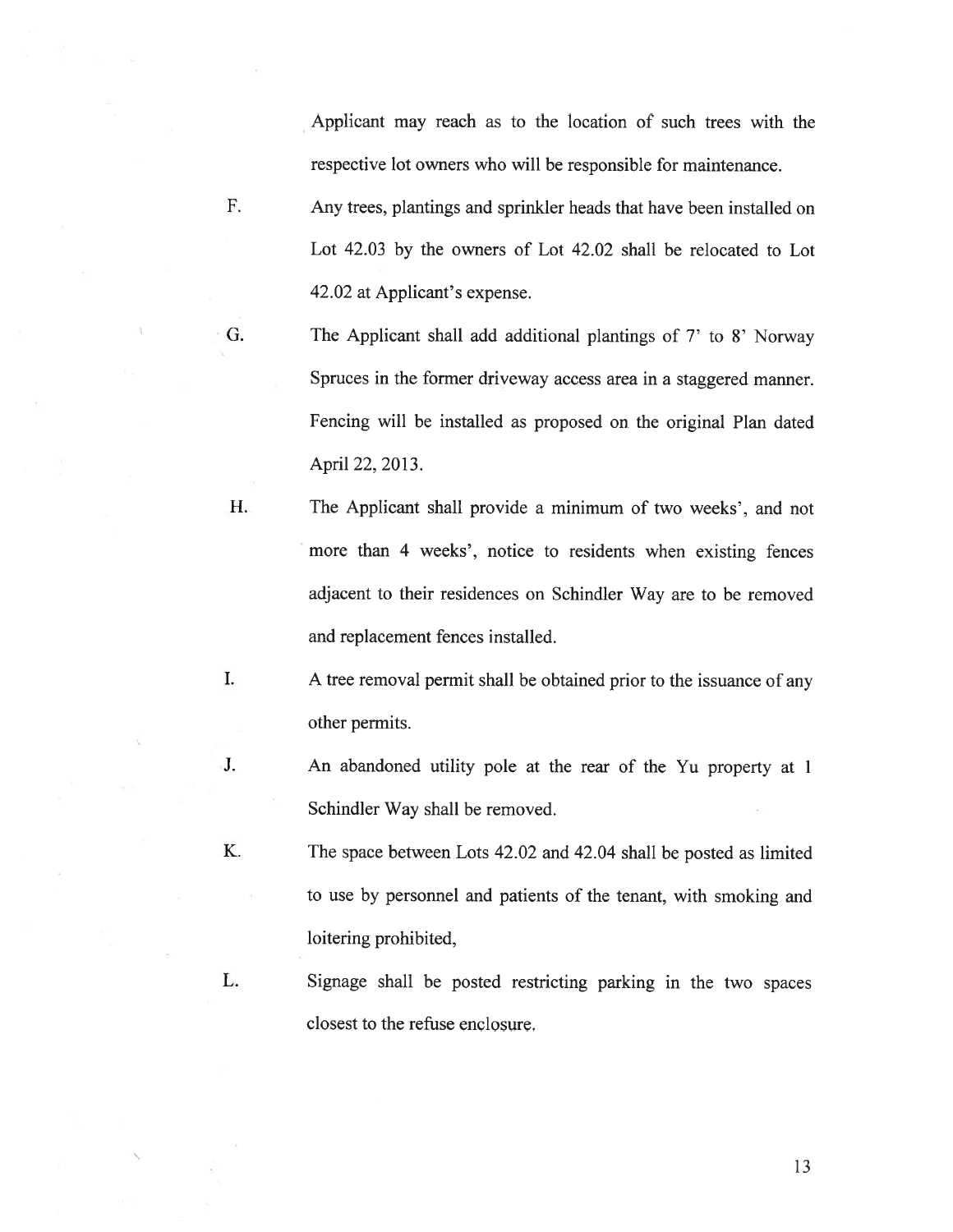- M. Signage shall require head-in parking in the spaces closest to the residential lots on Schindler Way.
- N. All signs on the building shall comply with the Township Code and the Board retains jurisdiction over all building signage.
- 0. The Applicant shall make good faith efforts to explore shared parking arrangements with the office complex to the west on Lot 44.
- P. The tenant's contract with any private ambulance service shall require that there be no engine idling while waiting or stopped at the Site.
- Q. No later than <sup>18</sup> months after issuance of <sup>a</sup> Certificate of Occupancy, Applicant shall have <sup>a</sup> traffic conditions review conducted by <sup>a</sup> traffic engineer and the parking conditions reviewed by an Engineer . The results shall be promptly reported to the Township Engineer. The Applicant shall provide valet parking if the parking conditions review is found by the Township Engineer to require such service. The Board retains jurisdiction in the event of any dispute as to recommendations of the Township Engineer.

R. Exterior lighting shall have <sup>a</sup> maximum of 25% of the lights on motion sensors after closing, and all other lighting shall be on timers re-set seasonally to turn off no later than 30 minutes after closing.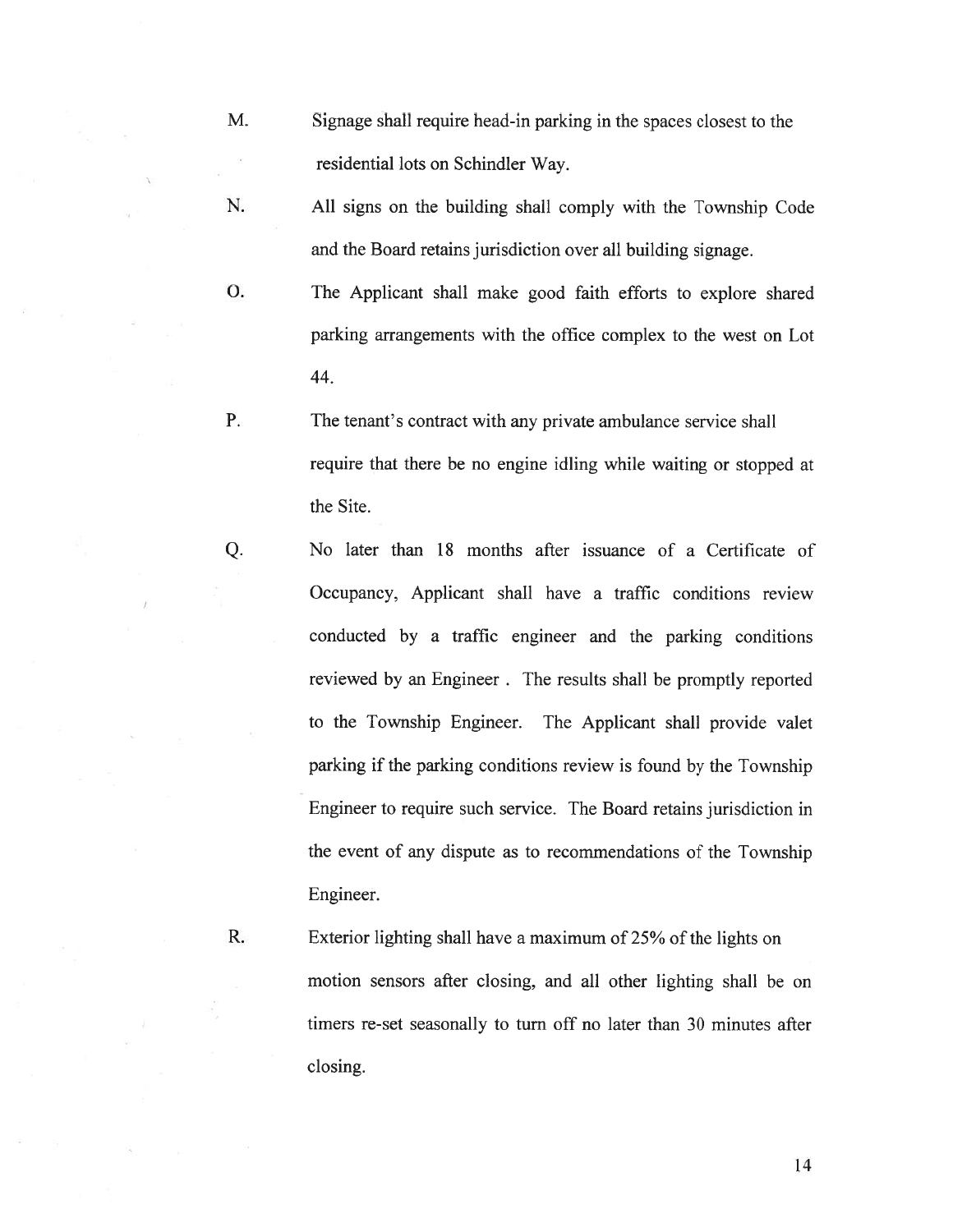9. The Board's Model Conditions of Approval attached hereto are, excep<sup>t</sup> as modified therein, incorporated herein. Condition <sup>I</sup> above and Model Conditions 8, 11, 17 and 18 shall be met before any other permits are issued.

NOW THEREFORE, for the reasons set forth herein and as stated on the record by the Members of the Planning Board of the Township of Livingston, it is resolved that Preliminary and Final Site Plan approval with variances as set forth herein be and is hereby granted and approved, subject to the terms and conditions as set forth herein.

Chairman

<sup>I</sup> hereby certify this to be <sup>a</sup> true and accurate copy of the Resolution adopted by the Planning Board of the Township of Livingston on November 7, <sup>2013</sup> wherein Members Kalishman, Kimmel, Leopold, Meade, Ratner and Klein voted; they being all of the Members presen<sup>t</sup> and eligible to vote.

Come ackie Coombs Hollis, Secretary

# PLANNING BOARD, TOWNSHIP OF LIVINGSTON

Model Conditions of Approval (As Amended through February 12, 2013)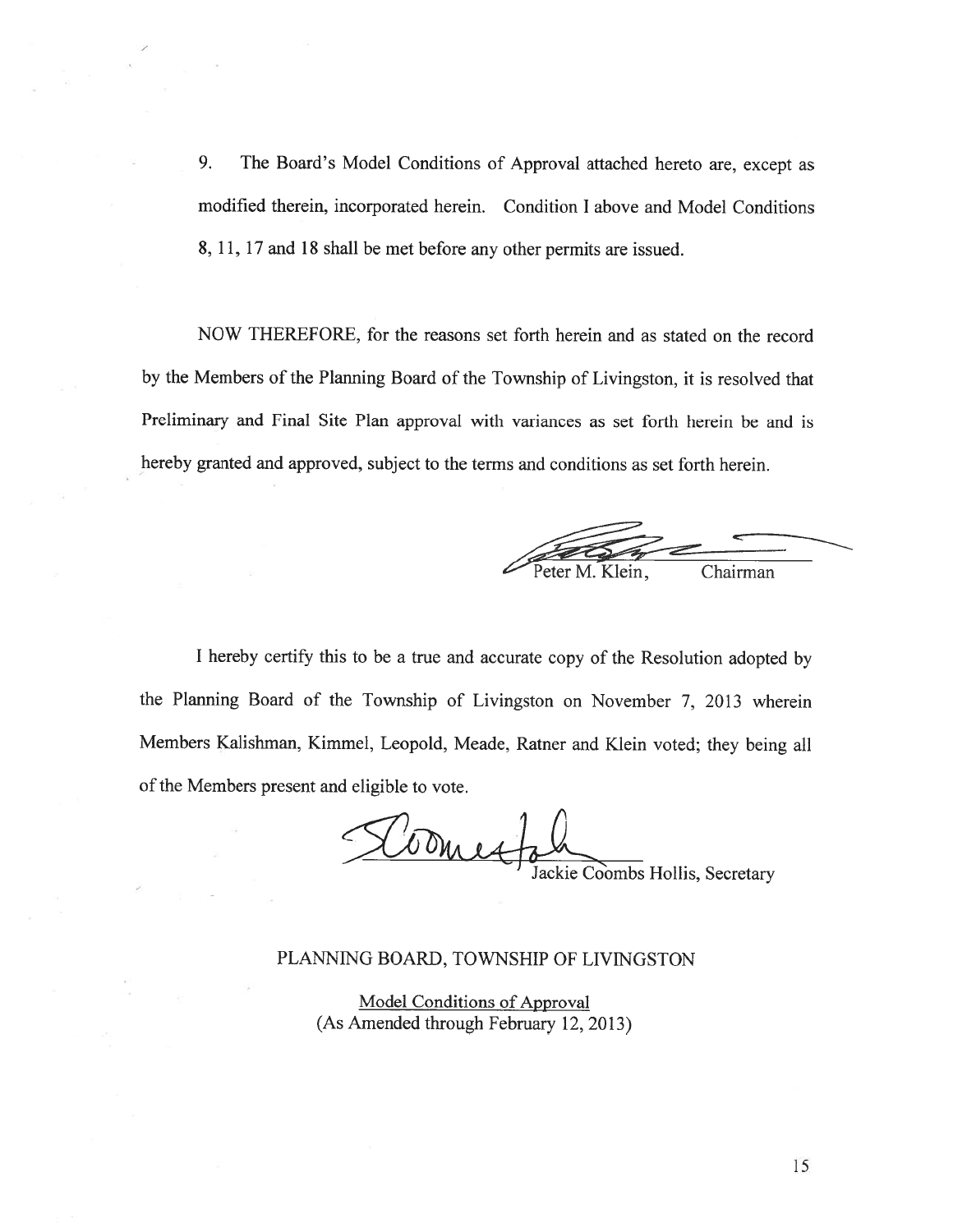Every application turns on its own facts and is judged on its own merits. Listed below are models of conditions which may be considered "standard". A standard can be tailored to specific circumstances, and may not always apply. Other or additional conditions may be tailored for any application.

# 1. Architecture

- a. Rooftop ancillary structures and equipment (other than alternative small energy systems and communications equipment) shall be screened by material compatible with the exterior finish of the building and matching the exterior color of the building as closely as possible.
- b. Enclosures of trash bins, recycling bins or dumpsters shall be of the same type of materials and the same color as the exterior finish of the building.

# 2. Blasting

In the event that blasting be necessary on the Site, the following conditions shall apply in addition to all requirements of federal law or regulations:

- a. All blasting operations shall be performed in strict compliance with N.J.S.A. 21:1A-128 et seq. and N.J.A.C. 12:190-1.1 et seq., or superseding requirements.
- b. <sup>A</sup> pre-blast inspection of all structures on all properties adjacent to the Site or within 200 feet of the intended blasting location (whichever is the greater distance) shall be conducted at Applicant's expense. It shall be conducted no more than 60, nor less than 30, days before blasting commences. <sup>A</sup> written repor<sup>t</sup> of the inspection results shall be provided to the owner of each structure inspected within <sup>10</sup> days after completion of the inspection.
- c. Blasting shall occur only between 10:00 a.m. and 3:00 p.m. on Monday through Friday. Blasting during other hours may be permitted, temporarily, by the Township Engineer upon his finding that <sup>a</sup> condition constituting an emergency exists and necessitates such permission.
- d. Applicant shall coordinate all blasting with the Livingston Police and Fire Departments. If traffic control is required, it shall be provided at Applicant's expense.
- e. Applicant shall <sup>g</sup>ive the Township Engineer, the Chief of Police, the Fire Chief, and all owners of structures required to be inspected under "b" above, written notice of scheduled blasting operations to be received not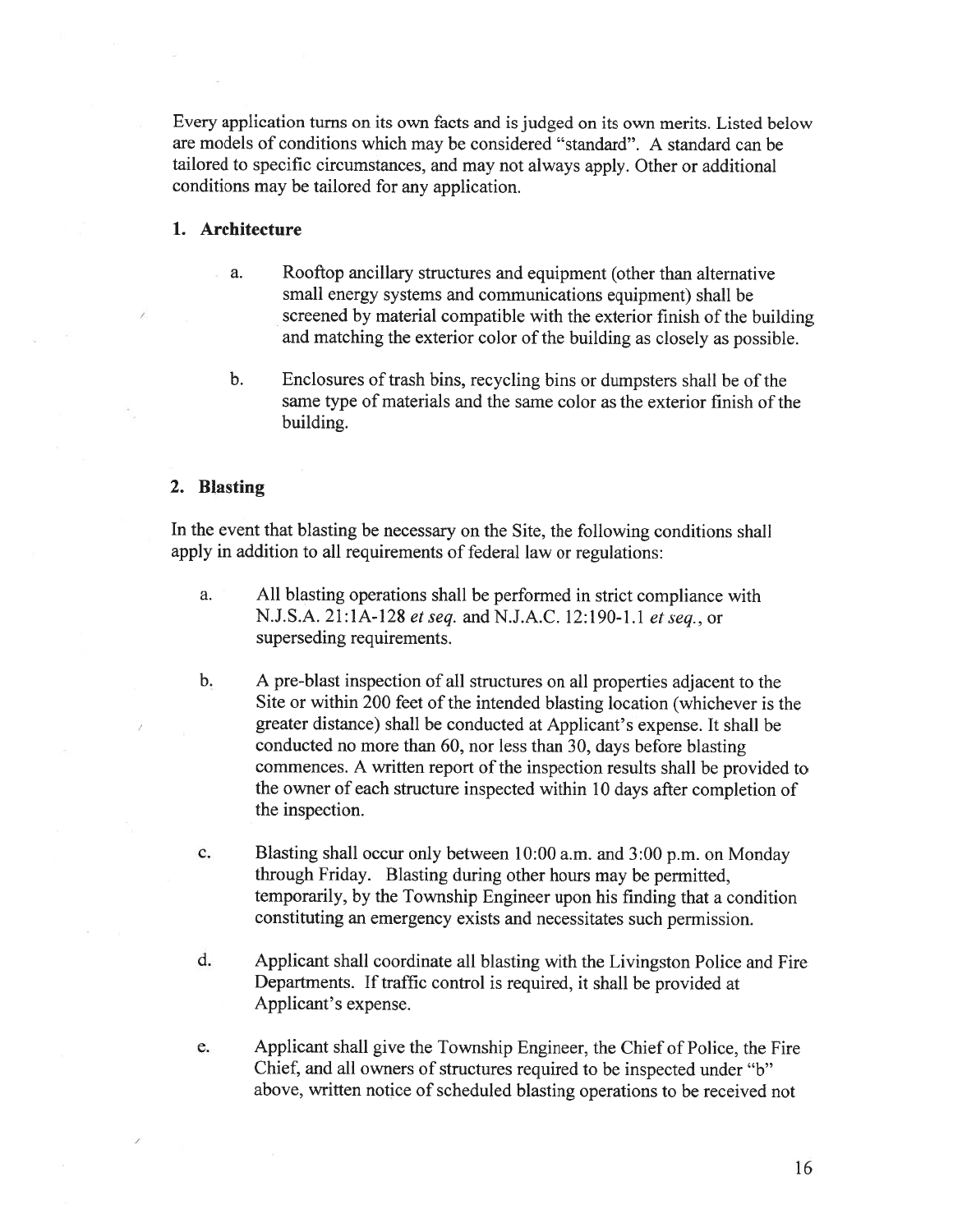less than 20 days, nor more than 40 days, prior to their commencement. If scheduled blasting operations are delayed or suspended they shall not be resumed until new notice has been given and received. All notices shall include the name and telephone number of Applicant's representative for purposes of receiving and responding to questions and comments.

f. These conditions do not supersede any requirements of law or regulation that are more strict or restrictive.

### 3. Cleanliness During Demolition or Construction

- a. At the close of each work day the Site shall be thoroughly cleaned and all trash and construction debris, including that within buildings under construction, shall be placed in covered dumpsters. Dumpsters shall be removed from the Site, and replaced, before they overflow.
- b. Not less often than weekly, and whenever else required by the Construction Official or the Township Engineer, the public streets adjacent to the Site shall be manually or mechanically broom swep<sup>t</sup> to remove dirt, mud or debris originating from the Site and located within 500 feet of the Site.
- c. Dust suppression methods acceptable to the Construction Official and the Township Engineer shall be utilized on the Site.

# 4. Deeds & Easements

- a. All conditions of approval that are continuing conditions shall be set forth within all deeds executed with regard to the Site.
- b. All deeds, easements, dedications or restrictions required by this approval shall be subject to review and approval by the Board Attorney prior to signing and shall be filed for recordation after such approval. The Applicant shall submit proof of such recordation to the Board Secretary, the Township Engineer and the Construction Official prior to the issuance of any permits.

#### 5. Detention Basins

a. Stormwater management basins shall be established on lots created for that purpose only. No structures that are not an approved par<sup>t</sup> of the stormwater management system shall be erected on any such lot. Such basins, together with their required landscaping and fencing, shall be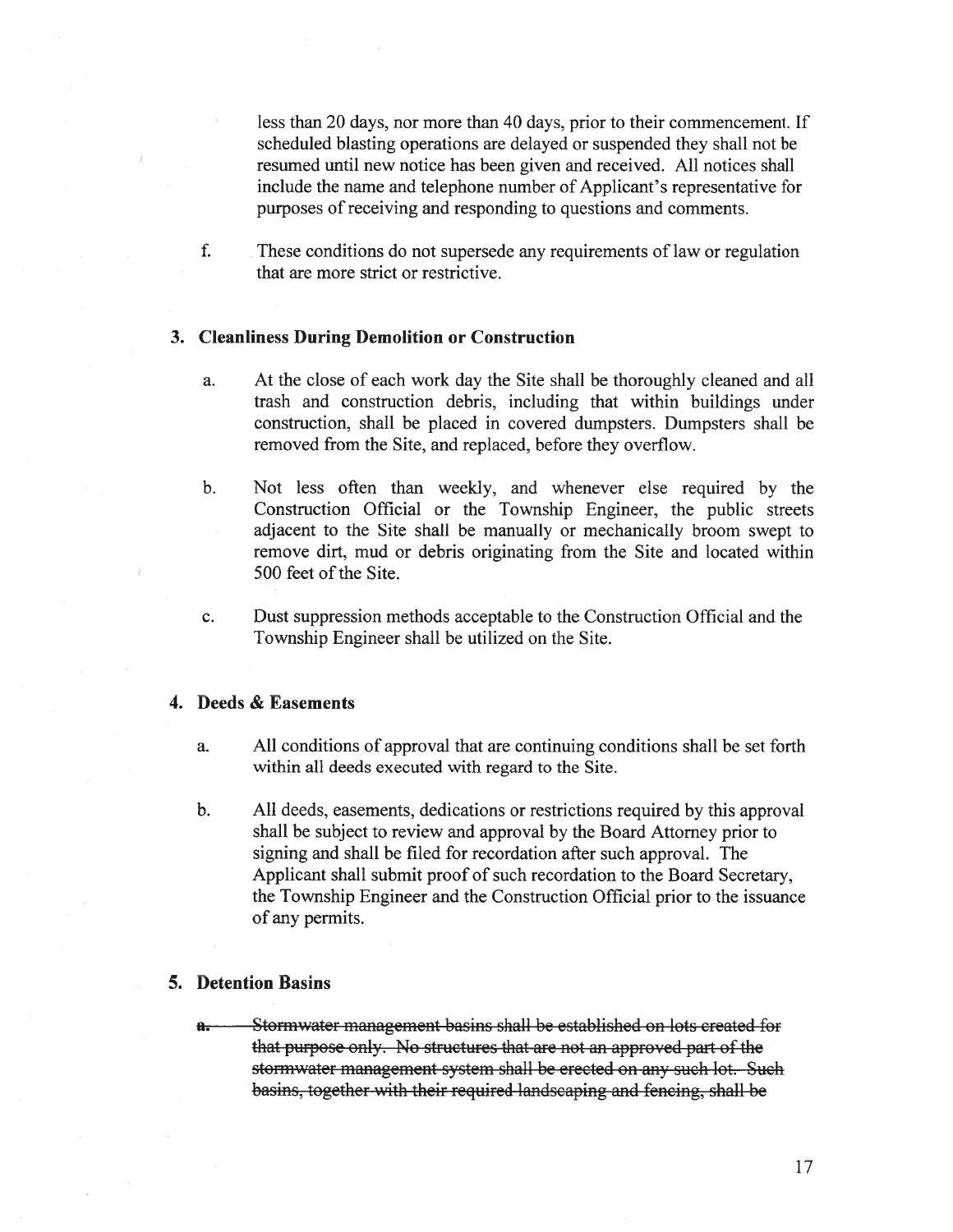completed, and shall have been inspected and approved by the Township Engineer, prior to issuance of the first Certificate of Occupancy.

- b. If the approval of the Application calls for title to such a lot to be transferred to the Township; at such time as the Township accepts any new streets or roads on the Site, title to the lot shall be conveyed to the Township provided that the Township Engineer is then satisfied that the basin has been constructed in full compliance with all applicable requirements. The deed conveying such title shall be subject to prior approval by both the Board Attorney and the Township Attorney.
- c. A maintenance plan meeting the requirements of the Residential Site Improvement Standards or the Township's Stormwater Control Ordinance, or both, as applicable, shall be prepared. by Applicant and shall have received the approva<sup>l</sup> of the Township Engineer prior to issuance of any construction permit. Any future revisions to the maintenance <sup>p</sup>lan shall not become effective until the Township Engineer's approval shall have been obtained.
- d. Unless maintenance of the basin is assumed by the Township or <sup>a</sup> public agency as its direct responsibility, (1) the maintenance plan and any future revisions of it shall be recorded upon the deed of record for the property in terms approved in advance by both the Board Attorney and the Township Attorney; and, (2) the Applicant shall provide <sup>a</sup> performance bond for such maintenance, including landscaping and cleanliness.

## 6. Final Plans

Prior to the issuance of any Township permit for demolition of any structure, preparation of the Site, or construction of any improvement:

- a. The full text of all of the conditions of this approval, and all <sup>p</sup>lan changes agreed to in the course of the hearing, shall be set out on final plans submitted to the Construction Official, the Township Engineer and the Board Secretary; and
- b. Such final <sup>p</sup>lans shall have been reviewed by the Board Secretary or the Board's Planning Consultant for determination of whether the plans conform to the Board's approvals and shall then have been signed by the Board Chairman, the Board Secretary and the Township Engineer.
- c. Such final plans shall comply with the Uniform Construction Code and the Barrier Free Subcode as then in force in the State of New Jersey. If, during performance of work pursuan<sup>t</sup> to the Board's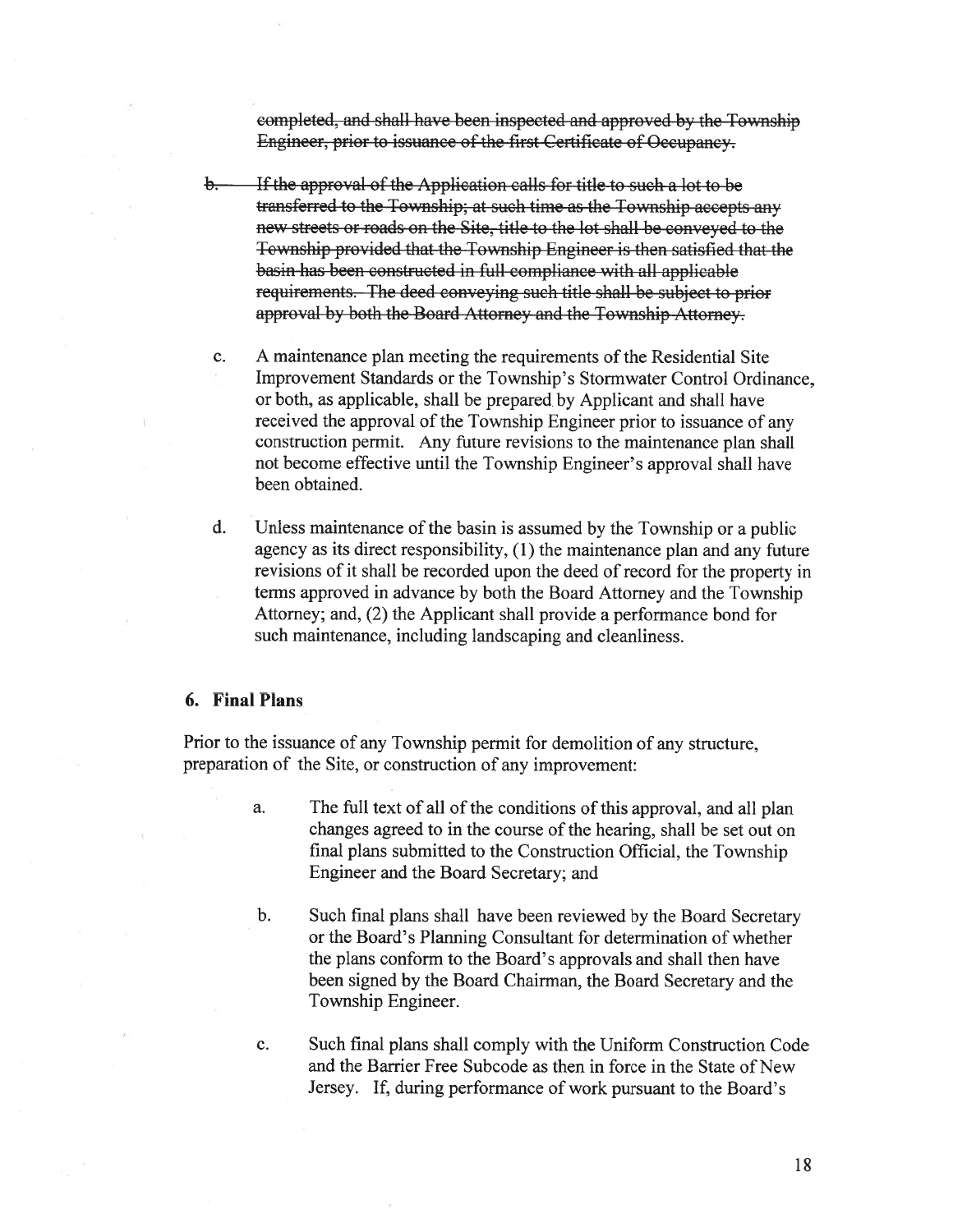resolution and permits that have been issued, field conditions indicate need for change(s), such need shall be called to the attention of both the Construction Official and the Township Engineer for approval of any such change before it is implemented. If any such change is significant, permission to amend the Site Plan may have to be sought from the Planning Board. Until all requirements under approved plans and the Uniform Construction Code, including accessibility requirements, have been completed or bonded, any certificates of occupancy issued shall be temporary certificates only.

# 7. Flood Hazards

- a. Insert on the final site plan and/or subdivision map <sup>a</sup> metes and bounds description of all flood hazard areas located on the Site.
- b. Insert in all deeds for individual lots that contain or are adjacent to flood hazard areas, and on the preliminary and final subdivision maps or <sup>p</sup>lats, the following covenant: "The lands designated herein contain flood hazard areas. There shall be no disturbance of any kind as to any flood hazard area unless permitted by N.J.D.E.P. pursuan<sup>t</sup> to the Flood Hazard Control Act, N.J.S.A. 58:l6A-50 et. seq. or superseding requirements."

#### 8. Guarantees and Bonds

- a. The approval of this Application is subject to the posting, with terms acceptable to the Township Engineer, of any and all required performance guarantees, bonds, soil erosion and sediment control approvals, and any other requirements of Township ordinances prior to the issuance of any permits for commencement of site preparation or construction.
- b. This approval is also conditioned upon the Applicant's providing, prior to issuance of the first Certificate of Occupancy, <sup>a</sup> performance guarantee acceptable to the Township Engineer for any aspects of the approved landscaping or fencing that has not been completed by the time of issuance of such certificate.

### 9. Landscaping & Environmental Protection

a. All deciduous trees <sup>p</sup>lanted shall have <sup>a</sup> caliper of not less than 2.5 inches measured at <sup>a</sup> height of 4.5 feet above ground level. All evergreen trees planted shall have <sup>a</sup> height of 6.0 to 8.0 feet.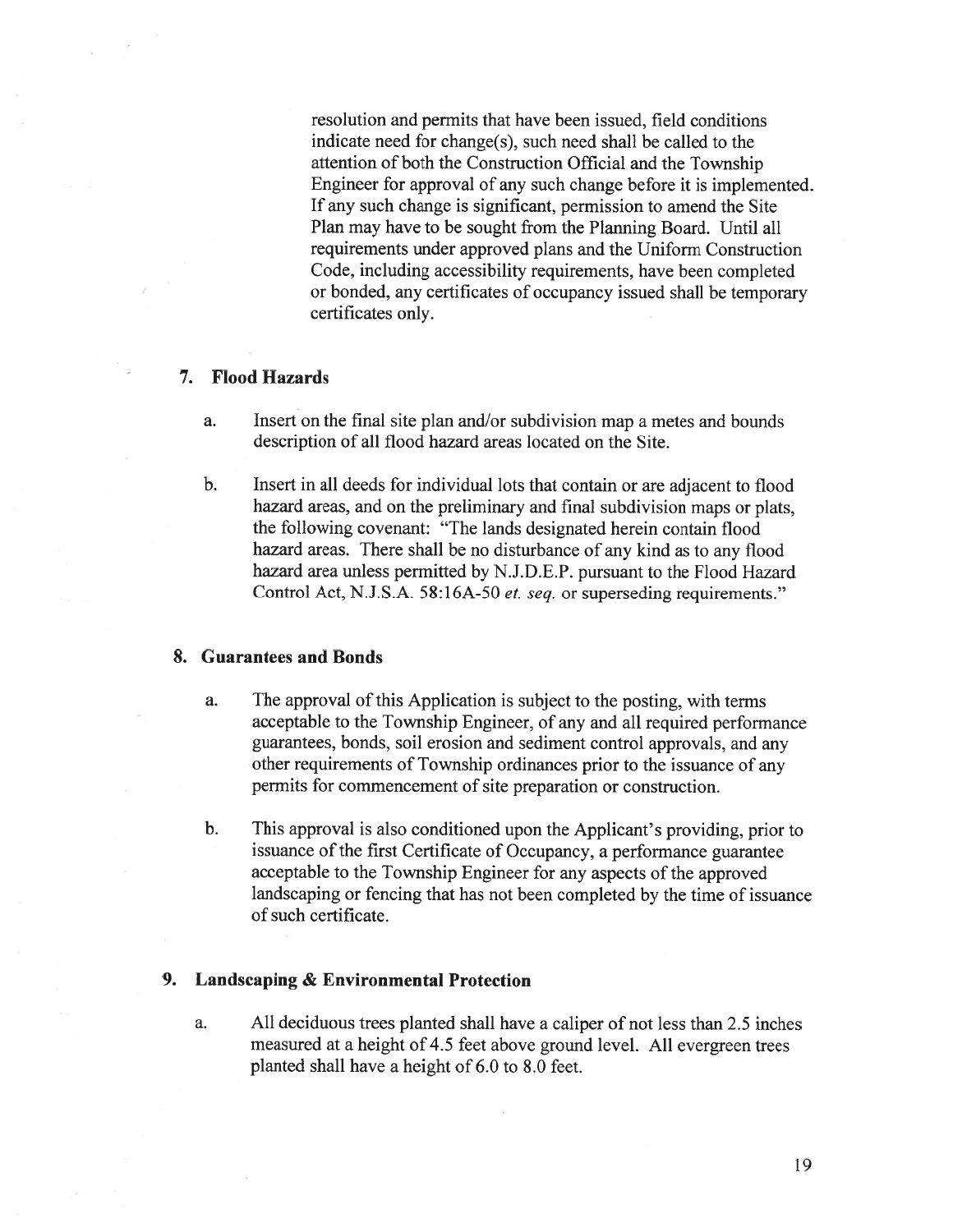- b. Street shade trees shall be planted as required by Township Code  $\S 170-72$ and shall not be included in the calculation of Replacement Trees required by the Trees Ordinance.
- c. Any tree or other planting installed in accordance with the plans which dies shall be replaced, within the current or next planting season, in kind and at the same size as it had reached at the time of death; excep<sup>t</sup> that if it died more than three years after planting its replacement need not be larger than the size it had reached three years after planting. The same replacement requirements shall apply to any tree or other planting installed in accordance with the plans if subsequently removed because of damage or disease.
- d. No tree existing on the Site at the time of filing of the application shall be removed unless removal is approved under the Trees Ordinance or by this Board. Every existing tree to be preserved shall be tagged and shall be shown on the Site Plan or Subdivision Plan. During site preparation and during construction, each such tree shall be protected by snow fencing or <sup>a</sup> more substantial means approved by the Construction Official. No soils. excavated materials, or any construction equipment or building materials, shall be stored or operated within <sup>a</sup> root protection zone that shall be the greater distance of (i) the crown drip line, or (ii) <sup>a</sup> distance equal to caliper multiplied by one (1) foot, (but never less than eight (8) feet from the trunk of <sup>a</sup> tree to be preserved), or anywhere else where such soil or materials can adversely affect the health of trees to be preserved. All work done within the root protection zone shall be accomplished with hand tools.
- e. The grade of land located within the root protection zone shall not be raised or lowered more than three (3) inches unless compensated for by welling or retaining wall methods; but in no event shall welling or retaining walls be installed less than eight (8) feet from the trunk of <sup>a</sup> tree.
- f. During site preparation or construction, no fuel storage, and no refueling, maintenance, repair or washdown of construction vehicles or equipment, shall occur within fifty (50) feet of any tree to be preserved.
- g. Any provision of the Trees Ordinance, Chapter 306 of the Code of the Township of Livingston, that establishes <sup>a</sup> conflicting standard or requirement shall control.
- h. No mulch shall be placed, or allowed to accumulate, within six inches of the trunk of any tree or shrub planted on the Site in compliance with this resolution. Mulch shall not be applied, or allowed to accumulate, elsewhere within the drip line of the tree or shrub to <sup>a</sup> depth in excess of four inches.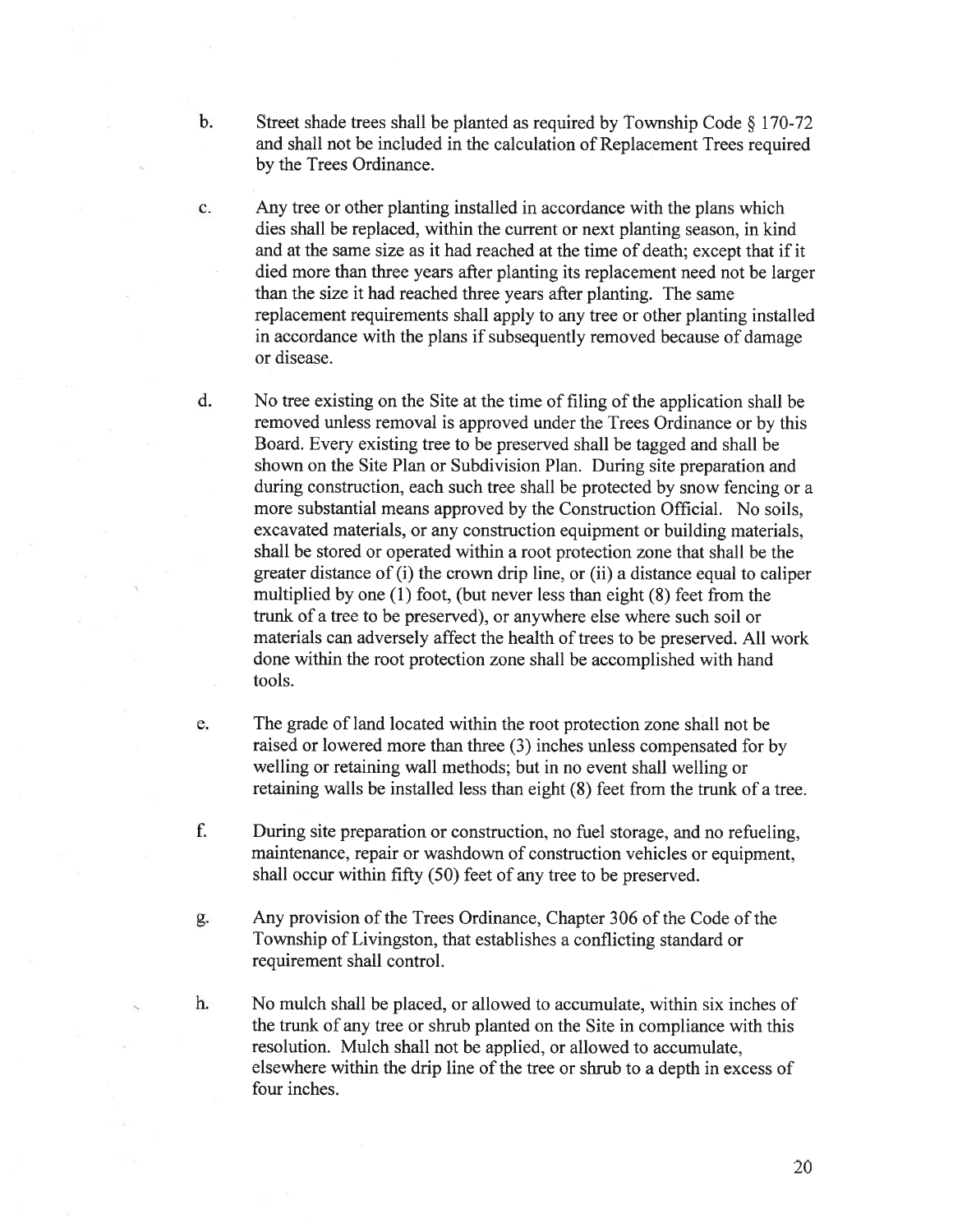# 10. Noise

- a. No site preparation, demolition or construction activity shall be performed on the Site on Sundays, or before 7:30 a.m. or after 5:00 p.m. on weekdays, or before 9:00 a.m. or after 5:00 p.m. on Saturdays or federal holidays.
- b. All vehicles and motorized machinery operated on the Site shall be equipped with properly operating mufflers.
- c. No site preparation, demolition or construction activity (other than authorized blasting) shall produce, at the property line, (i) continuous airborne sound at <sup>a</sup> sound level in excess of 65 dBa, or which has an octave band sound pressure level in decibels which exceeds the standards provided in <sup>32</sup> N.J.R. <sup>2230</sup> et. seq., or (ii) impulsive sound in air which has <sup>a</sup> pea<sup>k</sup> sound pressure level in excess of <sup>80</sup> decibels, or (iii) impulsive sound in air which repeats more than four times in any hour and has <sup>a</sup> peak sound pressure level in excess of 50 decibels.
- d. Relief from these noise conditions may be permitted, temporarily, by the Township Engineer upon his finding that <sup>a</sup> circumstance constituting an emergency exists and necessitates such permission.

# 11. Other Governmental Approvals

- a. Applicant shall comply with all applicable Federal, State and local laws and regulations and obtain any other governmental approvals required for implementation of this application as approved. If any other governmental agency or authority grants <sup>a</sup> waiver of or variance from any law, rule or regulation, or imposes any condition or requirement, which affects this approval or any of the conditions contained herein, then this Board shall have the right to review such action as it relates to this Board's approva<sup>l</sup> or conditions and to modify, amend or revoke its approva<sup>l</sup> and/or conditions.
- b. No Township permit for demolition of any structure, or preparation of the Site or construction of any improvement shall be issued until proo<sup>f</sup> of reques<sup>t</sup> for such required approvals and any action thereupon, shall have been presented to the Construction Official and the Board Secretary by the Applicant.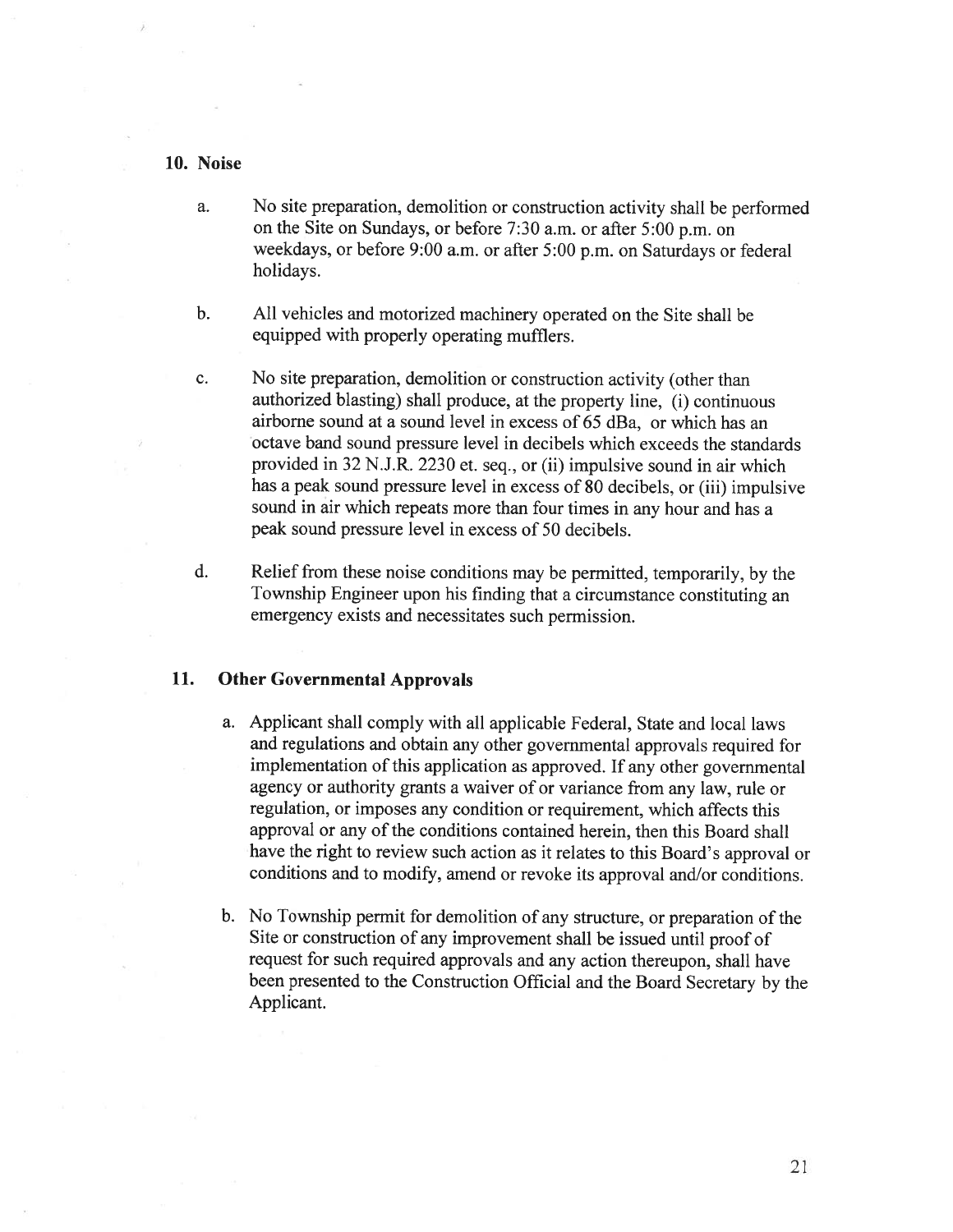### 12. Paving and Sidewalks

- a. Applicant shall install the top course of street paving:
	- (1) For residential development not later than the earlier of three (3) years after the issuance of the first Certificate of Occupancy or three (3) months after fifty percen<sup>t</sup> (50%) of residential units have received Certificates of Occupancy.
	- (2) For non-residential or mixed-use development, prior to issuance of the first Certificate of Occupancy.
- b. All manholes, catch basins, and driveway curbs shall be rampe<sup>d</sup> until the top course of street paving has been installed.
- c. All sidewalks shall be constructed of concrete or of non-asphalt payers and shall be not less than four feet wide in <sup>a</sup> residence district or five feet wide in the Business Improvement District. Existing sidewalks that do not meet prior Township Code requirements shall be replaced to the standard for the new sidewalks.

### 13. Signs

The Board retains jurisdiction over any and all signs until the final Certificate of Occupancy has been issued.

# 14. Traffic and Parking Safety and Enforcement

- a. At the time of applying for <sup>a</sup> building permit the Applicant shall submit proo<sup>f</sup> of having filed <sup>a</sup> written reques<sup>t</sup> pursuan<sup>t</sup> to, and in accordance with, N.J.S.A. 39:5A-l, requesting that N.J.S.A. 39:1-1 et seq. be made applicable to the roads, streets, driveways, parking areas, etc. within the Site. The Applicant shall provide proo<sup>f</sup> of the governmental action on such reques<sup>t</sup> to the Construction Official prior to issuance of the final Certificate of Occupancy.
- b. Lines of sight established for entrance and exit driveways of the Site shall be shown on the as-built site <sup>p</sup>lans, and no structures, trees or <sup>p</sup>lants that would interfere with such lines of sight shall be permitted at any time.
- c. All traffic and parking provisions in the approve<sup>d</sup> site <sup>p</sup>lans or otherwise required by the Board's resolution shall be accomplished prior to issuance of the first Certificate of Occupancy.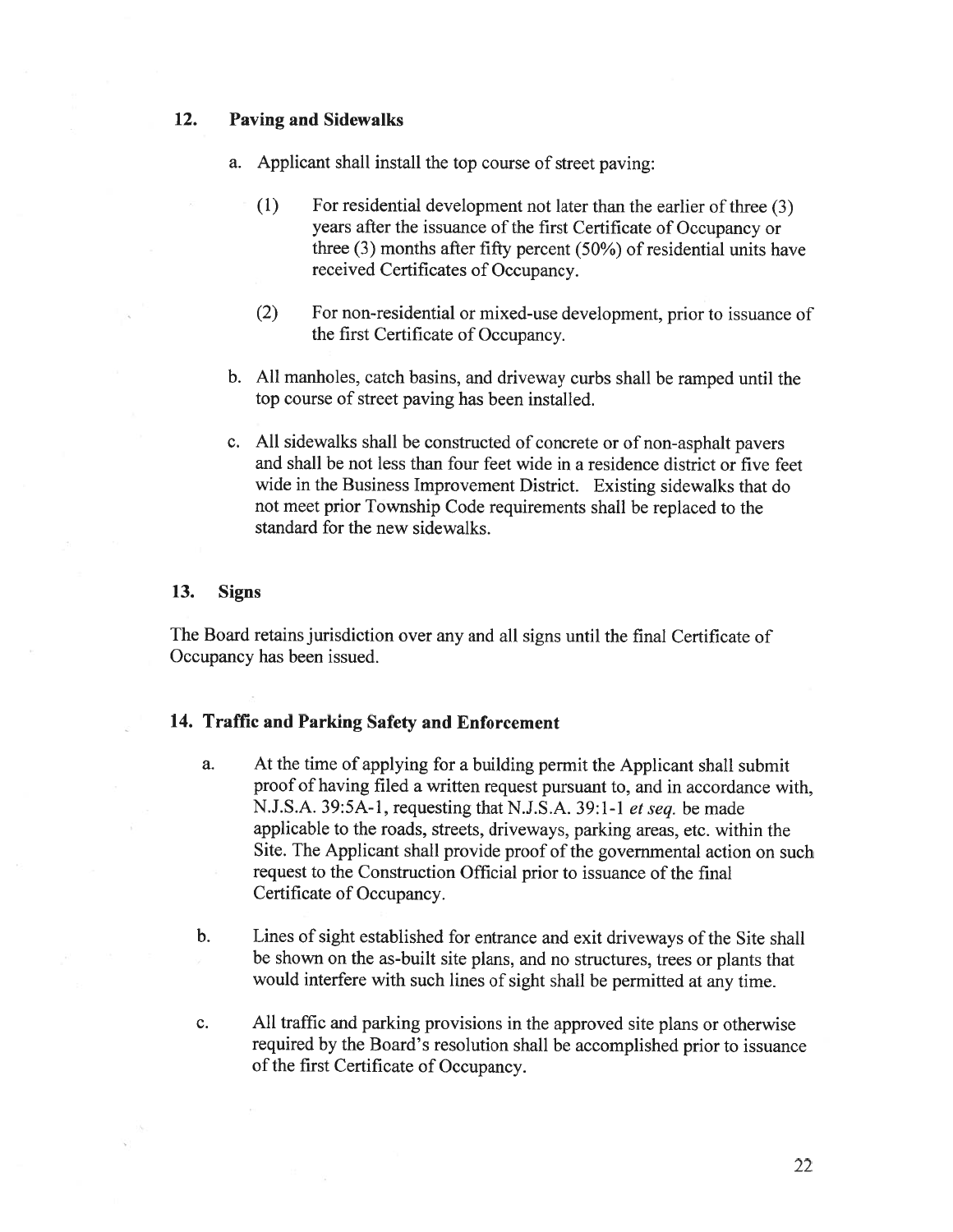d. The Applicant shall comply with State law and applicable Township ordinances regarding handicapped parking and shall maintain such spaces and all the traffic and parking signage and markings on the Site in good order and repair.

### 15. Utilities for Site Plans and Major Subdivisions

Applicant shall construct all utilities underground as required by law, and shall submit to the Engineering Department <sup>a</sup> written instrument from each serving utility evidencing full compliance with this condition and with Township Code §170- 73.A.(17) before issuance of any Certificate of Occupancy.

#### 16. Wetlands

- a. Applicant shall insert on the final subdivision map and/or site plan <sup>a</sup> metes and bounds description of all wetlands, wetlands transition areas. and buffers on the Site.
- b. Where applicable, each deed for <sup>a</sup> lot, and the subdivision plat, shall contain the following language: "The lands designated herein contain wetlands and wetlands transition areas. There shall be no disturbance of any kind as to any wetlands or wetlands transition areas unless permitted by N.J.D.E.P. pursuan<sup>t</sup> to law, and Best Management Practices (as defined in N.J.A.C. 7:7A-l .4 or superseding requirements) for prevention or reduction of adverse impacts upon or pollution of wetlands, wetlands transition areas and buffers shall be followed at all times. This restrictive covenant shall run with the land and be binding upon the grantees, their heirs and successors and assigns."

### 17. Developer's Agreement

Prior to issuance of any permit for demolition, site preparation, or construction, the Applicant shall have entered into <sup>a</sup> Developer's Agreement negotiated with the Township Attorney in conjunction with the Township Engineer

# 18. Written Response to Memoranda

Prior to issuance of any permit for site preparation, demolition or construction, the Applicant shall have provided written responses to all issues raised in all memoranda